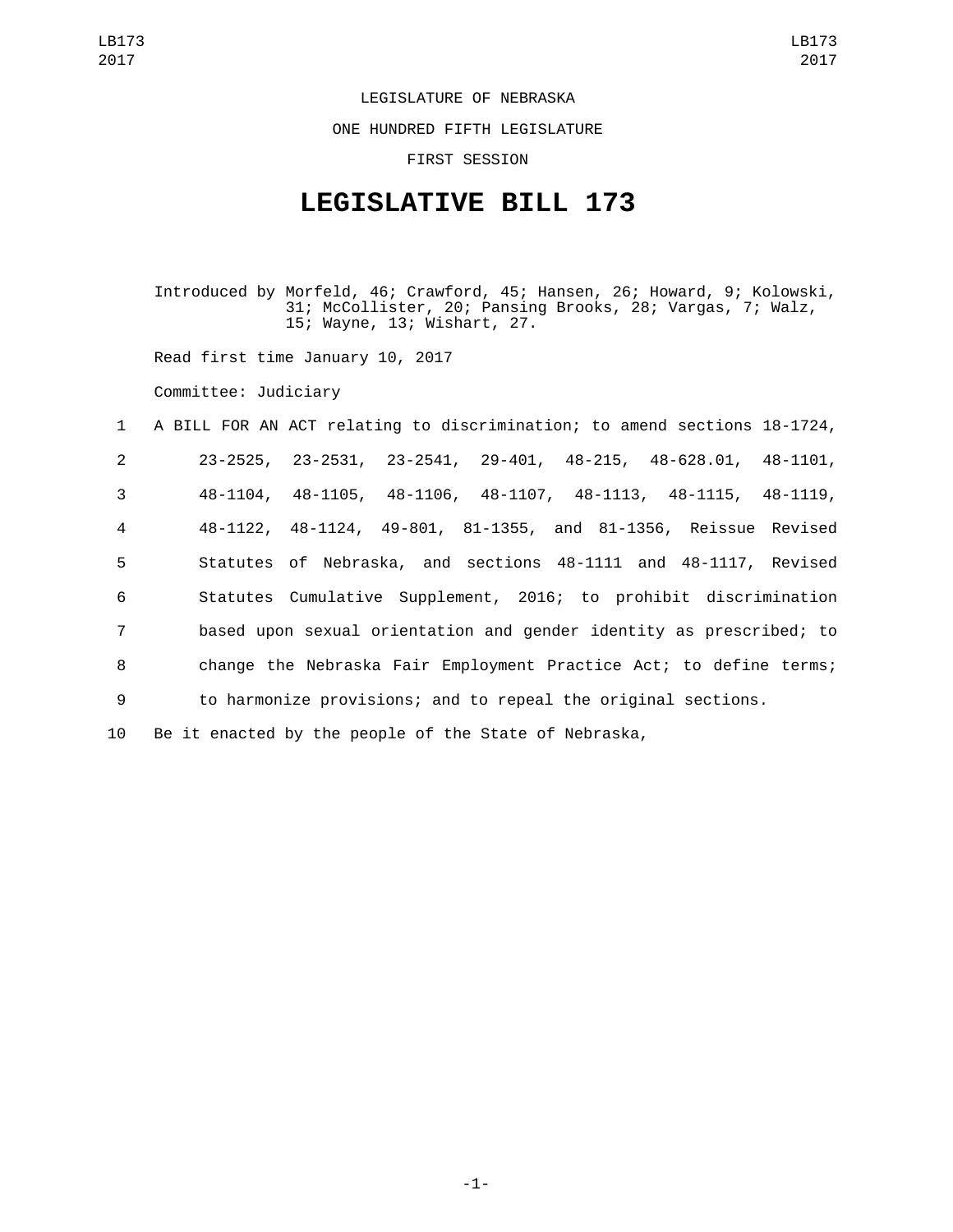Section 1. Section 18-1724, Reissue Revised Statutes of Nebraska, is 2 amended to read:

 18-1724 Notwithstanding any other law or laws heretofore enacted, all cities and villages in this state shall have the power by ordinance to define, regulate, suppress, and prevent discrimination on the basis of race, color, creed, religion, ancestry, sex, marital status, national origin, familial status as defined in section 20-311, handicap as defined in section 20-313, age, or disability, sexual orientation, or gender identity in employment, public accommodation, and housing and may provide for the enforcement of such ordinances by providing appropriate penalties for the violation thereof. It shall not be an unlawful employment practice to refuse employment based on a policy of not employing both husband and wife if such policy is equally applied to both sexes.

 Sec. 2. Section 23-2525, Reissue Revised Statutes of Nebraska, is 15 amended to read:

 23-2525 The county personnel officer shall, with the assistance of two advisory groups, one of classified employees and one of department heads, prepare and submit to the personnel policy board proposed personnel rules and regulations for the classified service. He or she shall give reasonable notice thereof to the heads of all agencies, departments, county employee associations, and institutions affected thereby, and they shall be given an opportunity, upon request, to appear before the board and present their views thereon. The personnel policy board shall submit the rules and regulations for adoption or amendment and adoption by resolution of the board of county commissioners. Amendments thereto shall be made in the same manner. The rules and 27 regulations shall provide:

 (1) For a single integrated classification plan covering all positions in the county service except those expressly exempt from the County Civil Service Act, which shall group all positions into defined classes containing a descriptive class title and a code identifying each

-2-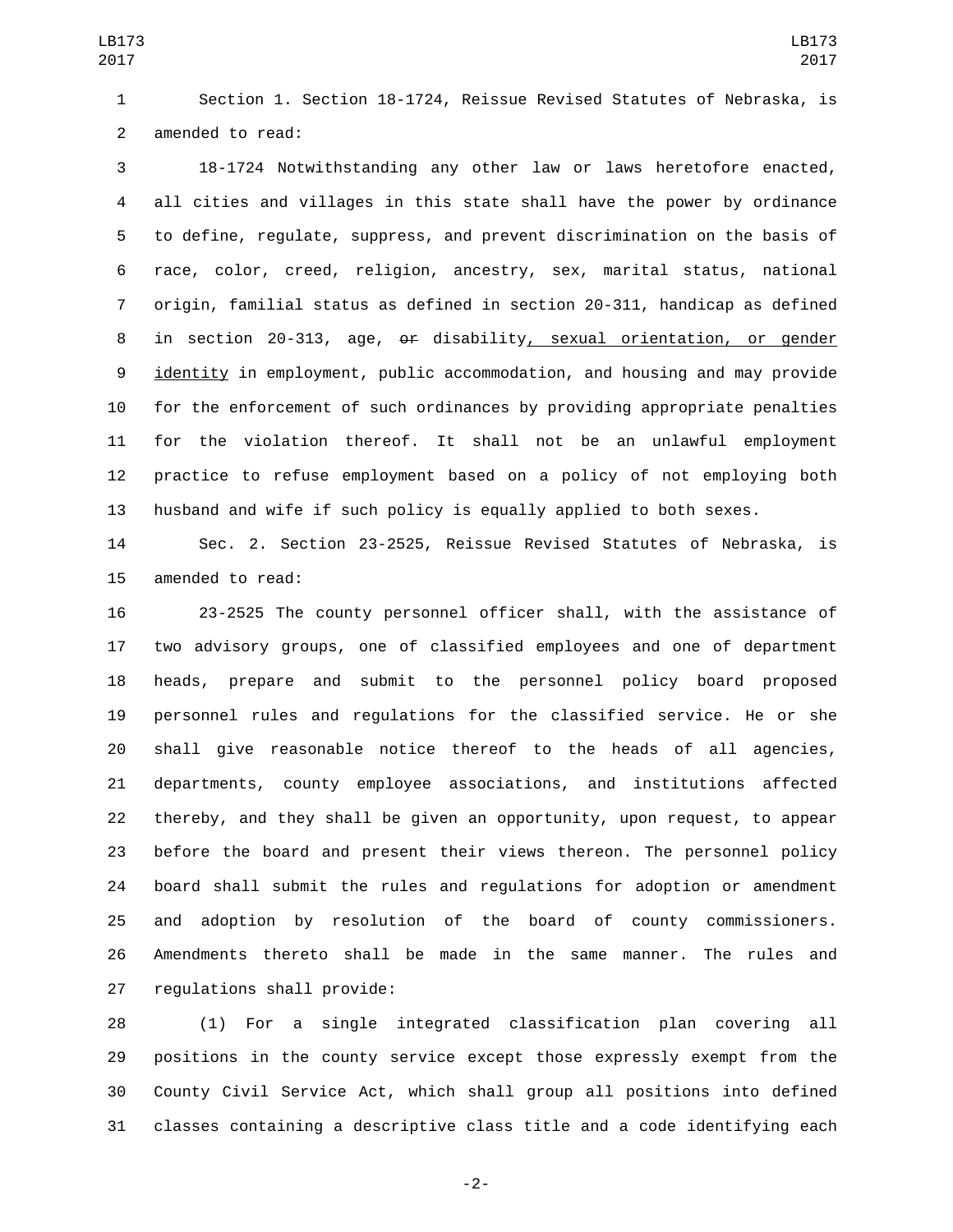class, and which shall be based on similarity of duties performed and responsibilities assumed, so that the same qualifications may reasonably be required and the same schedule of pay may be equitably applied to all positions in the same class. After the classification plan has been approved by the personnel policy board, the county personnel officer shall be responsible for the administration and maintenance of the plan and for the allocation of each classified position. Any employee affected by the allocation of a position to a class shall, upon request, be given a reasonable opportunity to be heard thereon by the personnel policy board who shall issue an advisory opinion to the personnel officer;

 (2) For a compensation plan for all employees in the classified service, comprising salary schedules, hours of work, premium payments, special allowances, and fringe benefits, considering the amount of money available, the prevailing rates of pay in government and private employment, the cost of living, the level of each class of position in the classification plan, and other relevant factors. Initial, intervening, and maximum rates of pay for each class shall be established to provide for steps in salary advancement without change of duty in recognition of demonstrated quality and length of service. The compensation plan and amendments thereto shall be adopted in the manner prescribed for rules and regulations and shall in no way limit the authority of the board of county commissioners relative to appropriations 23 for salary and wage expenditures;

 (3) For open competitive examinations to test the relative fitness of applicants for the respective positions. Competitive examination shall not be required for transferred employees transferring from positions in the state or a political subdivision to positions in the county pursuant to a merger of services or transferred employees transferring from positions in the state or a political subdivision to positions in the county due to the assumption of functions of the state or a political subdivision by the county. The rules and regulations shall provide for

-3-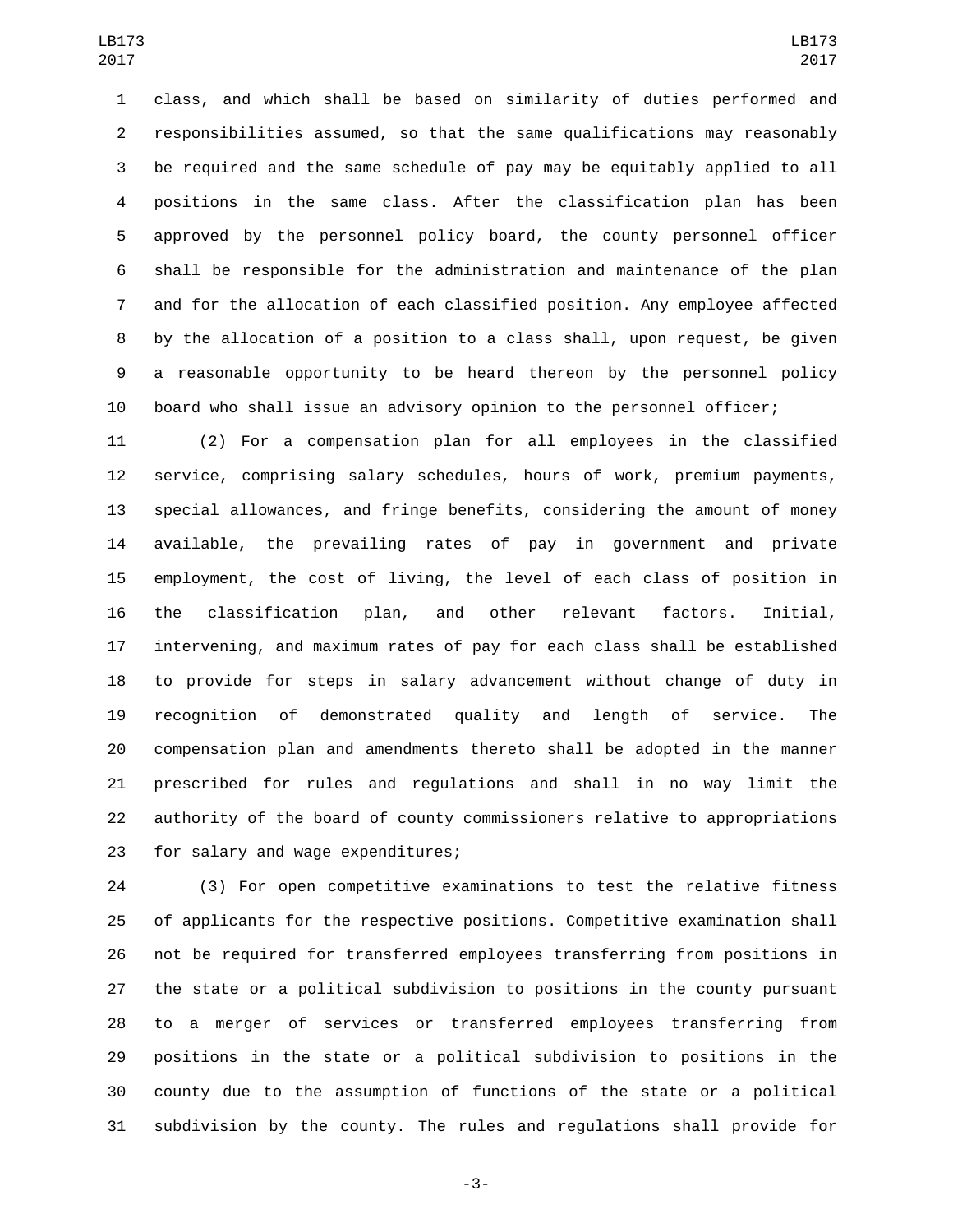the public announcement of the holding of examinations and shall authorize the personnel officer to prescribe examination procedures and to place the names of successful candidates on eligible lists in accordance with their respective ratings. Examinations may be assembled or unassembled and may include various job-related examining techniques, such as rating training and experience, written tests, oral interviews, recognition of professional licensing, performance tests, investigations, and any other measures of ability to perform the duties of the position. Examinations shall be scored objectively and employment registers shall be established in the order of final score. Certification of eligibility for appointment to vacancies shall be in accordance with a formula which limits selection by the hiring department from among the highest ranking available and eligible candidates, but which also permits selective certification under appropriate conditions as prescribed in the rules and 15 regulations;

 (4) For promotions which shall give appropriate consideration to examinations and to record of performance, seniority, and conduct. Vacancies shall be filled by promotion whenever practicable and in the best interest of the service, and preference may be given to employees within the department in which the vacancy occurs;

 (5) For the rejection of candidates who fail to comply with reasonable requirements of the personnel officer in regard to such factors as physical conditions, training, and experience or who have been guilty of infamous or disgraceful conduct, who are addicted to alcohol or narcotics, or who have attempted any deception or fraud in connection 26 with an examination;

27 (6) For prohibiting Prohibiting disqualification of any person from taking an examination, from promotion or from holding a position because of race, sex, unless it constitutes a bona fide occupational qualification, or national origin, physical disabilities, age, political or religious opinions or affiliations, sexual orientation, gender

-4-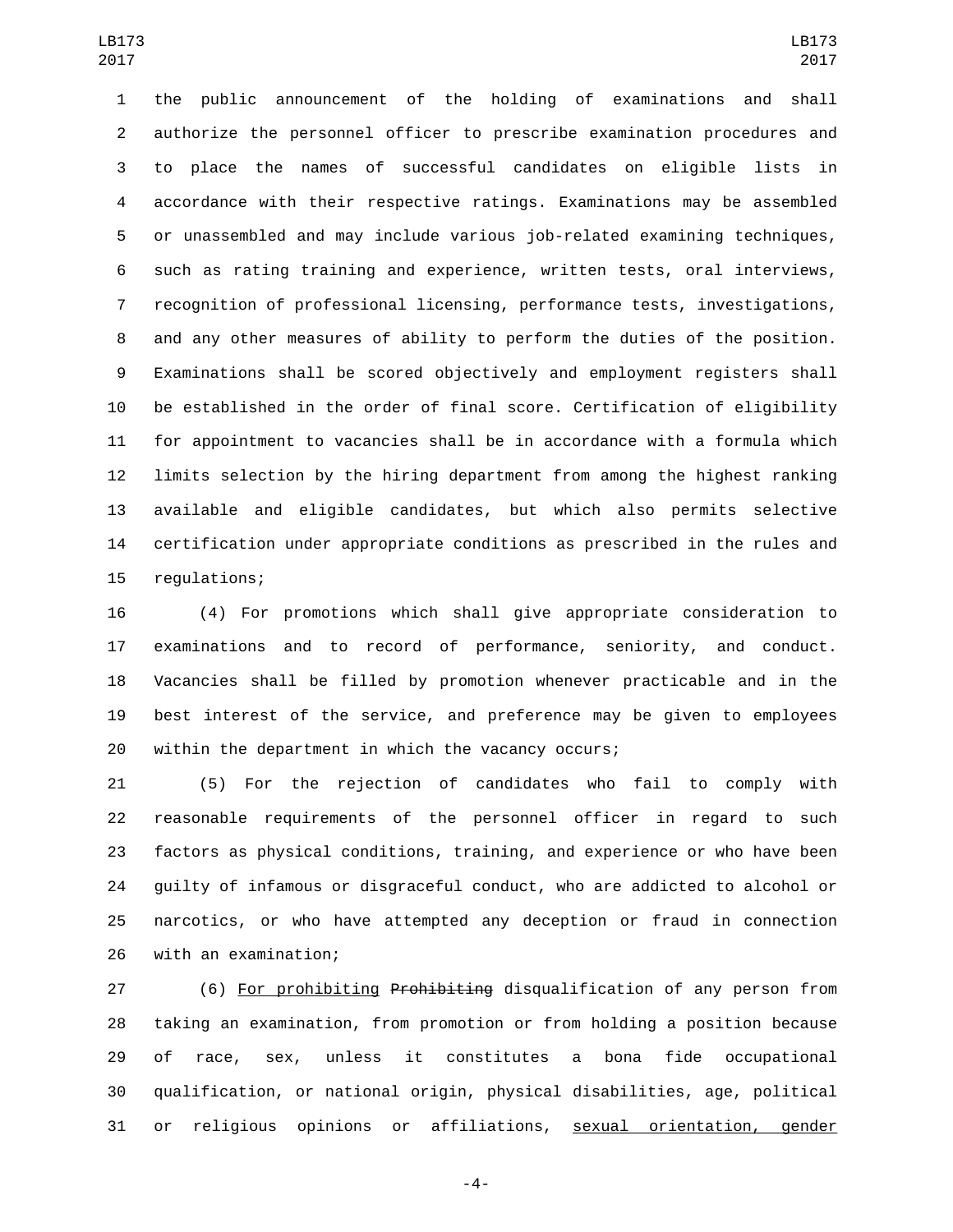identity, or other factors which have no bearing upon the individual's fitness to hold the position;2

 (7) For a period of probation not to exceed one year before appointment or promotion may be made complete, and during which period a probationer may be separated from his or her position without the right of appeal or hearing except as provided in section 23-2531. After a probationer has been separated, he or she may again be placed on the eligible list at the discretion of the personnel officer. The rules shall provide that a probationer shall be dropped from the payroll at the expiration of his or her probationary period if, within ten days prior thereto, the appointing authority has notified the personnel officer in writing that the services of the employee have been unsatisfactory;

 (8) When an employee has been promoted but fails to satisfactorily perform the duties of the new position during the probationary period, he or she shall be returned to a position comparable to that held immediately prior to promotion at the current salary of such position;

 (9) For temporary or seasonal appointments of limited terms of not 18 to exceed one year;

 (10) For part-time appointment where the employee accrues benefits of full-time employment on a basis proportional to the time worked;

 (11) For emergency employment for not more than thirty days with or without examination, with the consent of the county personnel officer and 23 department head;

 (12) For provisional employment without competitive examination when there is no appropriate eligible list available. No such provisional employment shall continue longer than six months, nor shall successive 27 provisional appointments be allowed;

 (13) For transfer from a position in one department to a similar position in another department involving similar qualifications, duties, 30 responsibilities, and salary ranges;

(14) For the transfer of employees of the state or a political

-5-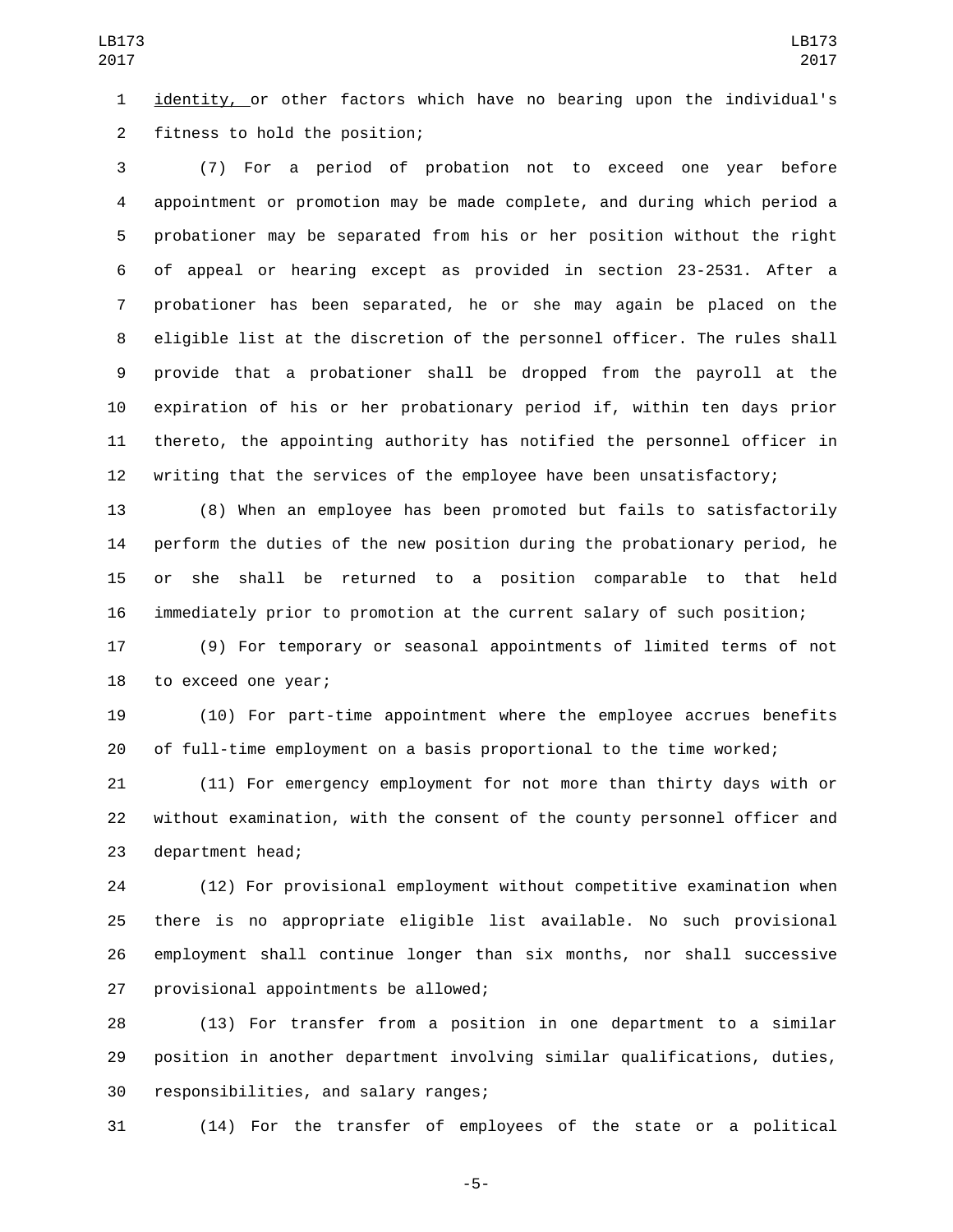subdivision to the county pursuant to a merger of services or due to the assumption of functions of the state or a political subdivision by the 3 county;

 (15) For layoff by reason of lack of funds or work or abolition of the position, or material change in duties or organization, for the layoff of nontenured employees first, and for reemployment of permanent employees so laid off, giving consideration in both layoff and reemployment to performance record and seniority in service;

 (16) For establishment of a plan for resolving employee grievances 10 and complaints;

 (17) For hours of work, holidays, and attendance regulations in the various classes of positions in the classified service, and for annual, sick, and special leaves of absence, with or without pay, or at reduced 14 pay;

 (18) For the development of employee morale, safety, and training 16 programs;

 (19) For a procedure whereby an appointing authority may suspend, reduce, demote, or dismiss an employee for misconduct, inefficiency, incompetence, insubordination, malfeasance, or other unfitness to render effective service and for the investigation and public hearing of appeals of such suspended, reduced, demoted, or dismissed employee;

 (20) For granting of leave without pay to a permanent employee to accept a position in the unclassified service, and for his or her return to a position comparable to that formerly held in the classified service 25 at the conclusion of such service;

 (21) For regulation covering political activity of employees in the 27 classified service; and

 (22) For other regulations not inconsistent with the County Civil Service Act and which may be necessary for its effective implementation.

 Sec. 3. Section 23-2531, Reissue Revised Statutes of Nebraska, is 31 amended to read:

-6-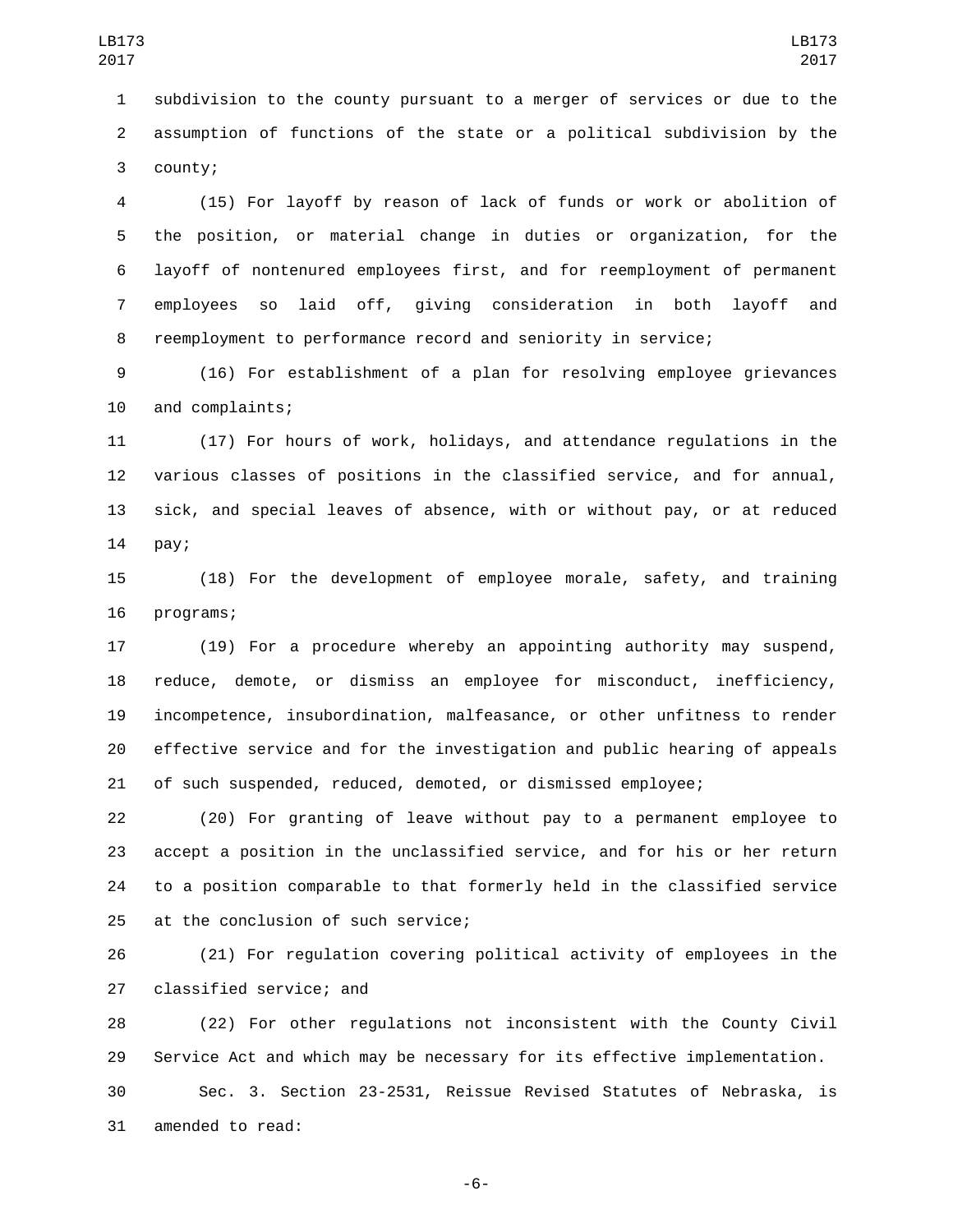23-2531 (1) Discrimination against any person in recruitment, examination, appointment, training, promotion, retention, discipline, or any other aspect of personnel administration because of political or religious opinions or affiliations or because of race, national origin, sexual orientation, gender identity, or other nonmerit factors shall be prohibited. Discrimination on the basis of age or sex or physical disability shall be prohibited unless specific age, sex, or physical requirements constitute a bona fide occupational qualification necessary to proper and efficient administration. The rules and regulations shall provide for appeals in cases of alleged discrimination to the personnel policy board whose determination shall be binding upon a finding of 12 discrimination.

 (2) No person shall make any false statement, certificate, mark, rating, or report with regard to any test, certification, or appointment made under the County Civil Service Act or in any manner commit or attempt to commit any fraud preventing the impartial execution of the act and the rules and regulations promulgated pursuant to the act.

 (3) No person shall, directly or indirectly, give, render, pay, offer, solicit, or accept any money, service, or other valuable consideration for or on account of any appointment, proposed appointment, promotion, or proposed promotion to, or any advantage in, a position in 22 the classified service.

 (4) No employee of the personnel office, examiner, or other person shall defeat, deceive, or obstruct any person in his or her right to examination, eligibility, certification, or appointment under the act, or furnish to any person any special or secret information for the purpose of affecting the rights or prospects of any persons with respect to 28 employment in the classified service.

 Sec. 4. Section 23-2541, Reissue Revised Statutes of Nebraska, is 30 amended to read:

23-2541 The personnel policy board, if created, shall, with the

-7-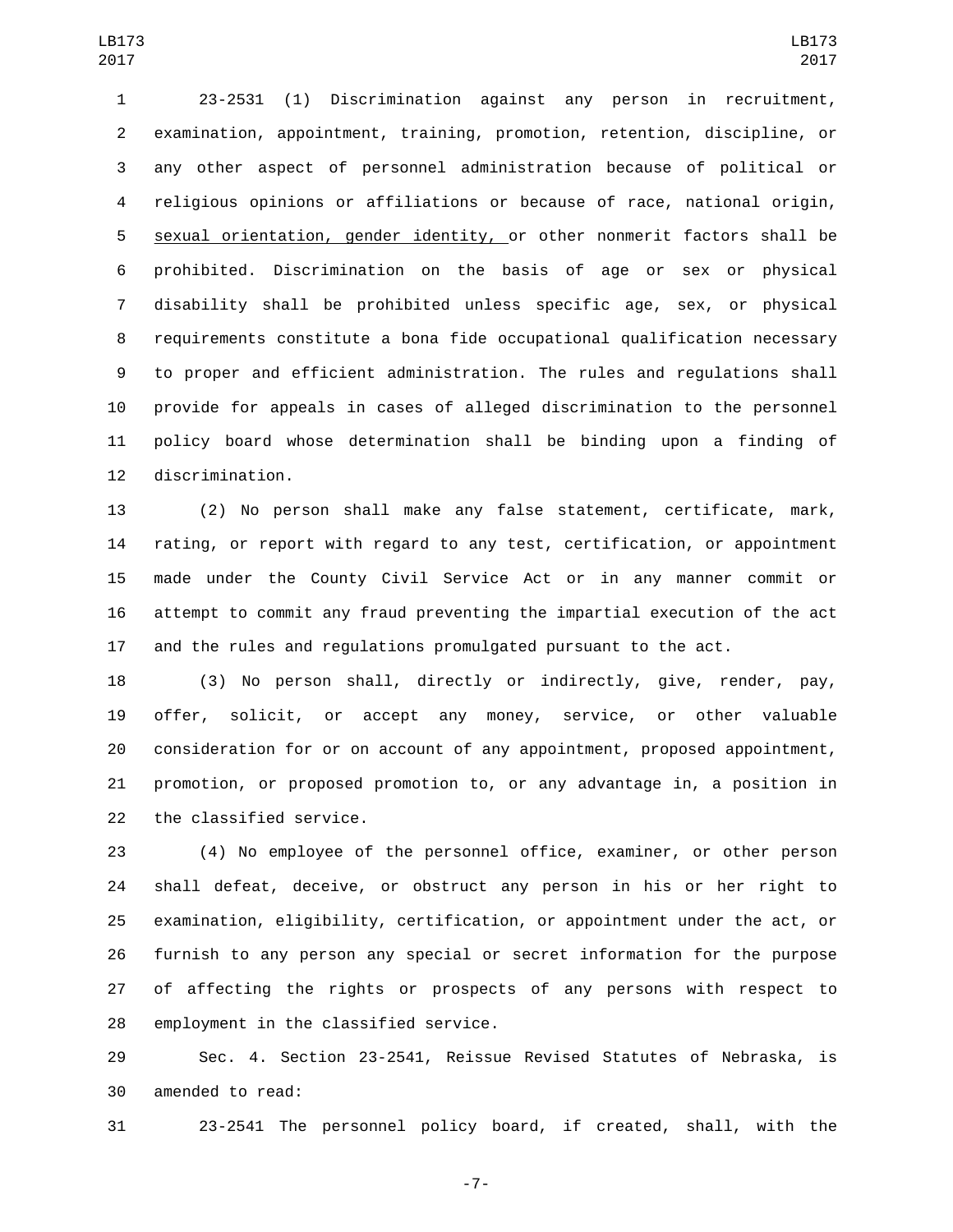assistance of two advisory groups, one of classified employees and one of department heads, adopt proposed personnel rules and regulations for the classified service and provide reasonable notice of proposed rules and regulations to the heads of all agencies, departments, county employee associations, and institutions affected thereby. Any person affected by such rules and regulations shall be given an opportunity, upon request, to appear before the personnel policy board and present his or her views on the rules and regulations. The personnel policy board shall submit proposed rules and regulations or amendments for adoption by the county board. The county board may consider and adopt only personnel rules and regulations or amendments proposed by the personnel policy board and may not repeal or revoke a rule or regulation except upon the recommendation 13 of the personnel policy board.

The rules and regulations or amendments may provide:

 (1) For a single integrated classification plan covering all positions in the county service except those expressly exempt from sections 23-2534 to 23-2544, which shall (a) group all positions into defined classes containing a descriptive class title and a code identifying each class and (b) be based on similarity of duties performed and responsibilities assumed, so that the same qualifications may reasonably be required and the same schedule of pay may be equitably applied to all positions in the same class. After the classification plan has been approved by the personnel policy board, the county personnel officer shall be responsible for the administration and maintenance of the plan and for the allocation of each classified position. Any employee affected by the allocation of a position to a class shall, upon request, be given a reasonable opportunity to be heard on such allocation by the personnel policy board which shall issue an advisory opinion to the 29 county personnel officer;

 (2) For a compensation plan for all employees in the classified service, comprising salary schedules, attendance regulations, premium

-8-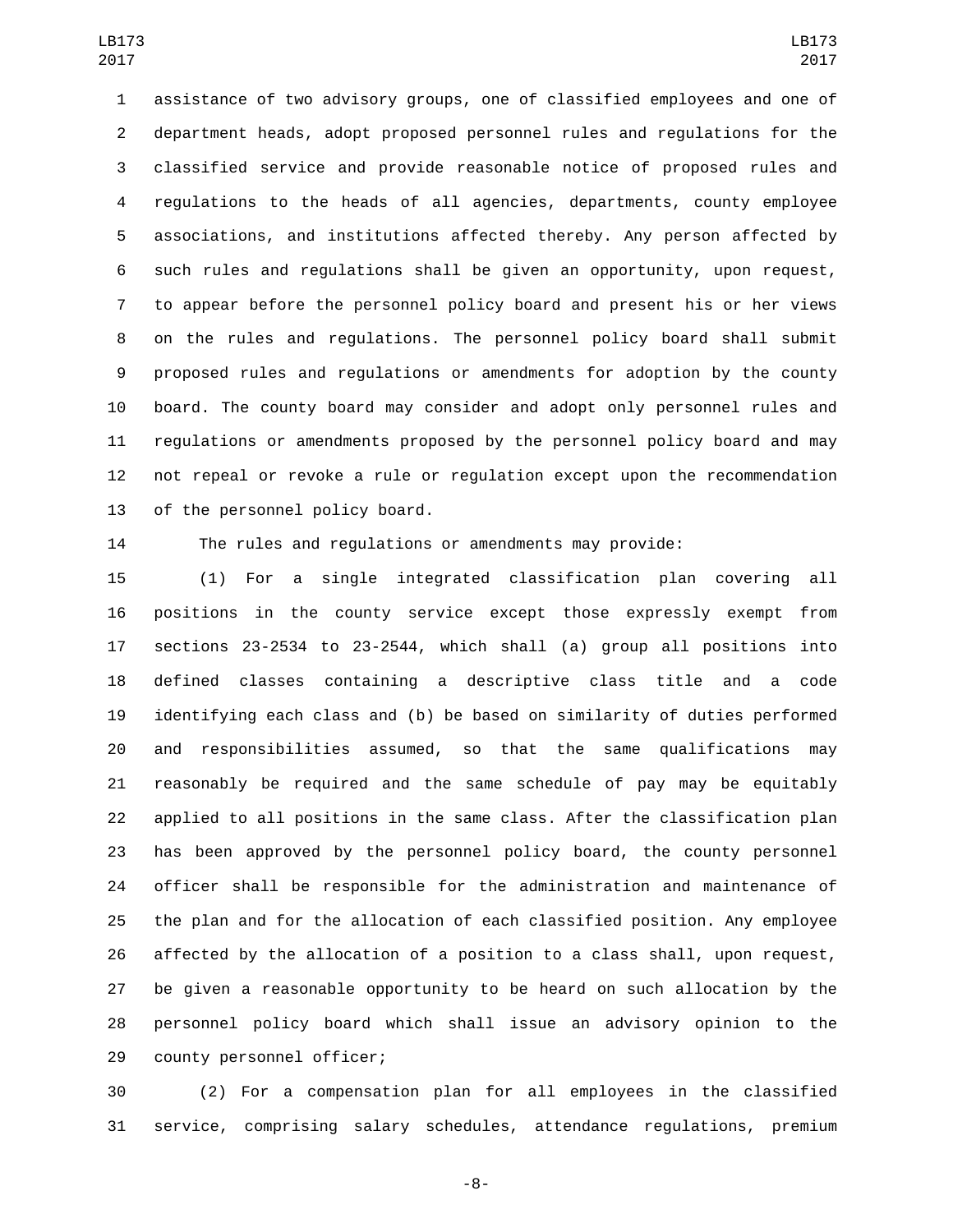payments, special allowances, and fringe benefits, considering the amount of money available, the prevailing rates of pay in government and private employment, the cost of living, the level of each class of position in the classification plan, and other relevant factors. The compensation plan and amendments to such plan shall be adopted in the manner prescribed for rules and regulations and shall in no way limit the authority of the county board relative to appropriations for salary and 8 wage expenditures;

 (3) For open competitive examinations to test the relative fitness of applicants for the respective positions. The rules and regulations shall provide for the public announcement of the holding of examinations and shall authorize the county personnel officer to prescribe examination procedures and to place the names of successful candidates on eligible lists in accordance with their respective ratings. Examinations may be assembled or unassembled and may include various job-related examining techniques, such as rating training and experience, written tests, oral interviews, recognition of professional licensing, performance tests, investigations, and any other measures of ability to perform the duties of the position. Examinations shall be scored objectively and employment registers shall be established in the order of final score. Certification of eligibility for appointment to vacancies shall be in accordance with a formula which limits selection by the hiring department from among the highest ranking available and eligible candidates, but which also permits selective certification under appropriate conditions as prescribed in the 25 rules and regulations;

 (4) For promotions which shall give appropriate consideration to examinations and to record of performance, seniority, and conduct. Vacancies shall be filled by promotion whenever practicable and in the best interest of the service and preference may be given to employees within the department in which the vacancy occurs;

(5) For the rejection of candidates who fail to comply with

-9-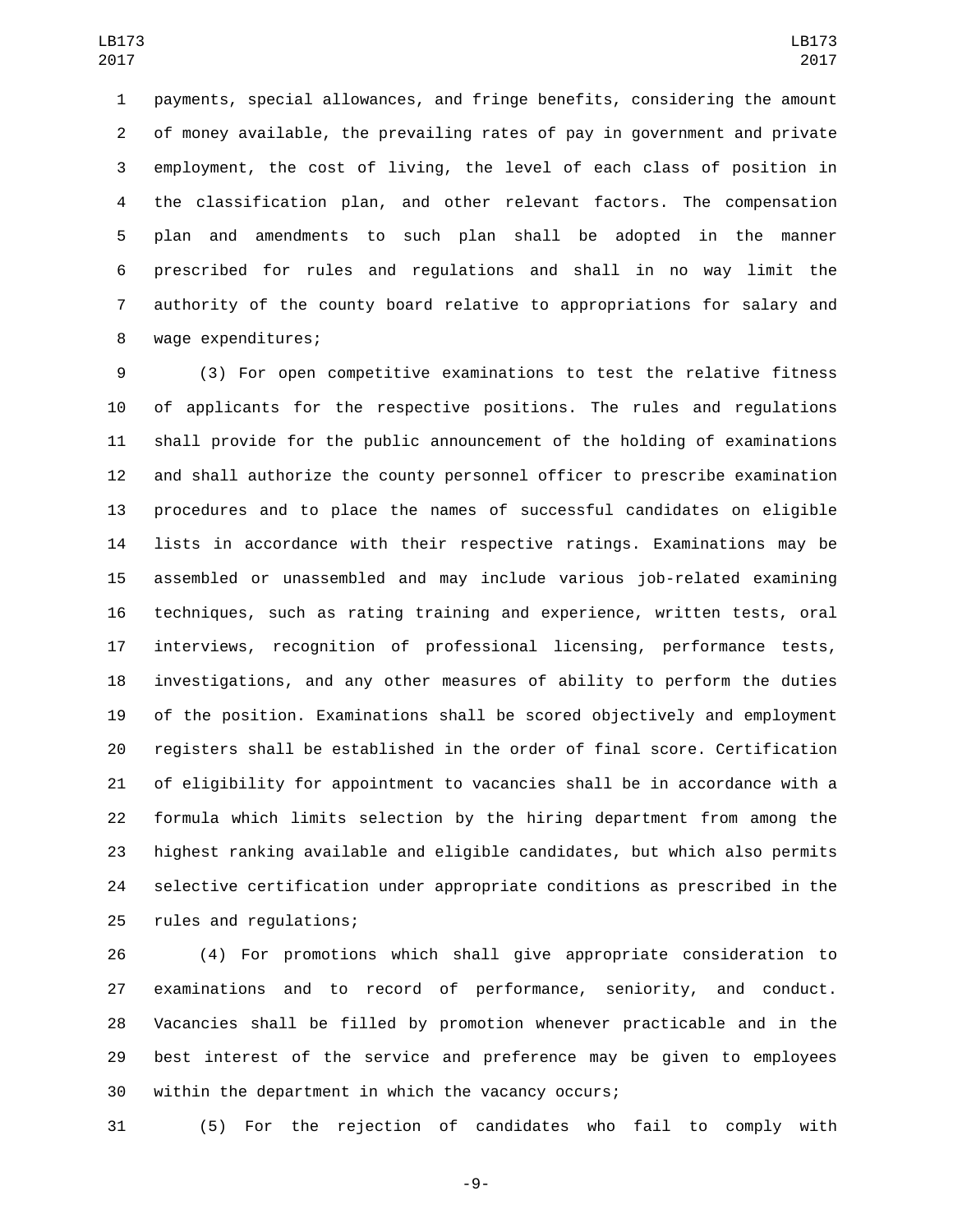reasonable requirements of the county personnel officer in regard to such factors as physical conditions, training, and experience, who have been guilty of infamous or disgraceful conduct, who are currently abusing alcohol or narcotics, or who have attempted any deception or fraud in 5 connection with an examination;

 (6) For prohibiting disqualification of any person from (a) taking an examination, (b) promotion, or (c) holding a position, solely because of race, sex, national origin, physical disabilities, age, political or religious opinions or affiliations, sexual orientation, gender identity, or other factors which have no bearing upon the individual's fitness to 11 hold the position;

 (7) For a period of probation, not to exceed one year, before appointment or promotion may be made complete and during which period a probationer may be separated from his or her position without the right of appeal or hearing. After a probationer has been separated, he or she may again be placed on the eligible list at the discretion of the county personnel officer. The rules and regulations shall provide that a probationer shall be dropped from the payroll at the expiration of his or her probationary period if, within ten days prior thereto, the appointing authority has notified the county personnel officer in writing that the services of the employee have been unsatisfactory;

 (8) For temporary or seasonal appointments of limited terms of not 23 to exceed one year;

 (9) For part-time appointment in which the employee accrues benefits of full-time employment on a basis proportional to the time worked;

 (10) For emergency employment for not more than thirty days with or without examination with the consent of the county personnel officer and 28 department head;

 (11) For provisional employment without competitive examination when there is no appropriate eligible list available. Provisional employment shall not continue longer than six months and successive provisional

-10-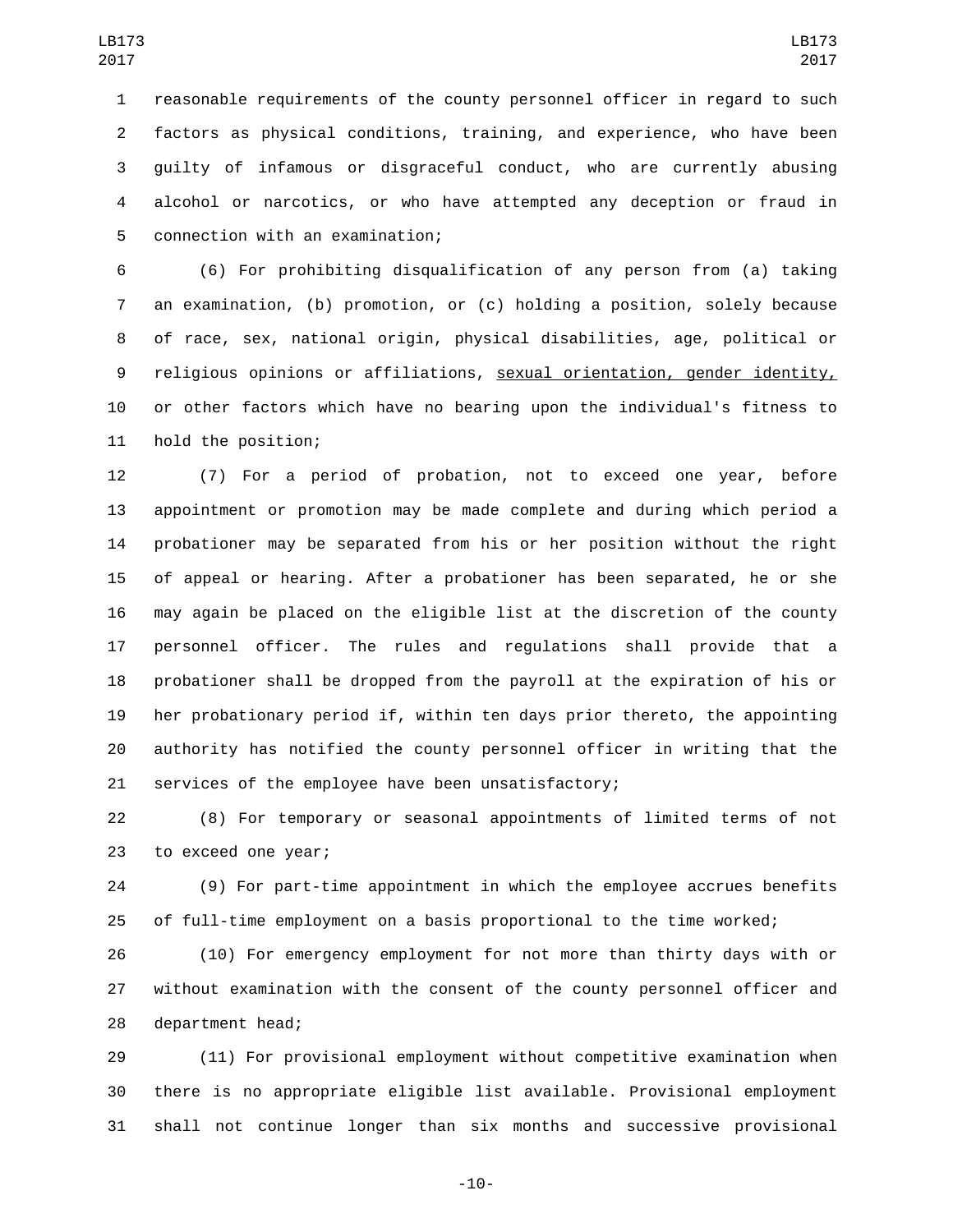appointments shall not be allowed;1

 (12) For transfer from a position in one department to a similar position in another department involving similar qualifications, duties, 4 responsibilities, and salary ranges;

 (13) For layoff by reason of lack of funds or work, abolition of the position, or material change in duties or organization, for the layoff of nontenured employees first, and for reemployment of permanent employees so laid off, giving consideration in both layoff and reemployment to 9 performance record and seniority in service;

 (14) For establishment of a plan for resolving employee grievances 11 and complaints;

 (15) For holidays, for attendance regulations in the various classes of positions in the classified service, and for annual, sick, and special leaves of absence, with or without pay or at reduced pay;

 (16) For the development of employee morale, safety, and training 16 programs;

 (17) For a procedure whereby an appointing authority may suspend, reduce, demote, or dismiss an employee for misconduct, inefficiency, incompetence, insubordination, malfeasance, or other unfitness to render effective service and for the investigation and public hearing of appeals of such suspended, reduced, demoted, or dismissed employee;

 (18) For granting of leave without pay to a permanent employee to accept a position in the unclassified service and for his or her return to a position comparable to that formerly held in the classified service 25 at the conclusion of such service;

 (19) For regulation covering political activity of employees in the 27 classified service; and

 (20) For other rules and regulations not inconsistent with sections 23-2534 to 23-2544 and the implementation of personnel policy in the county.30

Sec. 5. Section 29-401, Reissue Revised Statutes of Nebraska, is

-11-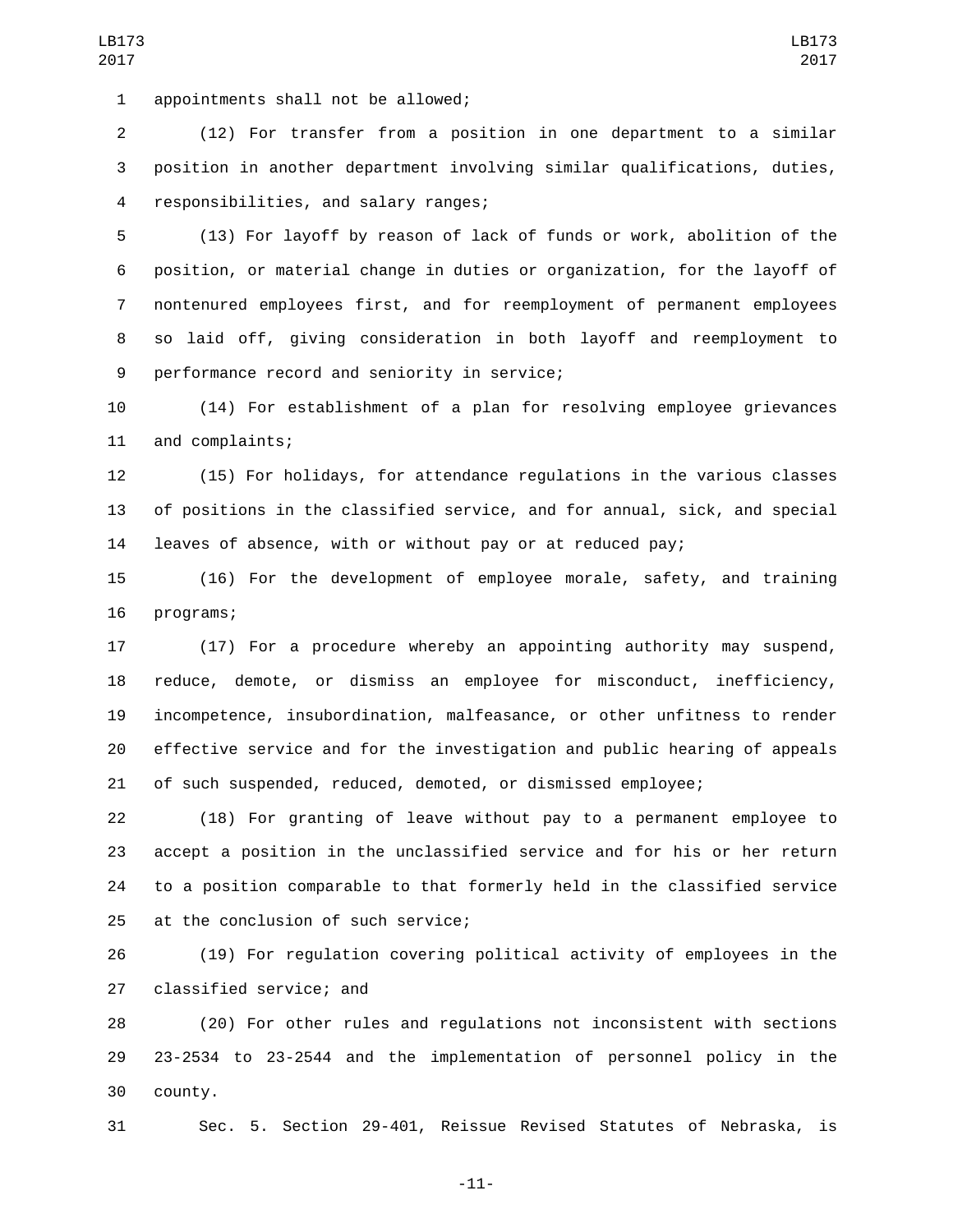29-401 Every sheriff, deputy sheriff, marshal, deputy marshal, security guard, police officer, or peace officer as defined in 4 subdivision (15) of section 49-801 shall arrest and detain any person found violating any law of this state or any legal ordinance of any city or incorporated village until a legal warrant can be obtained, except that (1) any such law enforcement officer taking a juvenile under the age of eighteen years into his or her custody for any violation herein defined shall proceed as set forth in sections 43-248, 43-248.01, 43-250, 43-251, 43-251.01, and 43-253 and (2) the court in which the juvenile is to appear shall not accept a plea from the juvenile until finding that the parents of the juvenile have been notified or that reasonable efforts to notify such parents have been made as provided in section 43-250.

 Sec. 6. Section 48-215, Reissue Revised Statutes of Nebraska, is 15 amended to read:

 48-215 It shall be unlawful for any person, firm, or corporation, engaged to any extent whatsoever in the State of Nebraska in the production, manufacture, or distribution of military or naval material, 19 equipment, or supplies for the State of Nebraska or the government of the United States, to refuse to employ any person in any capacity, if such 21 said person is a citizen and is qualified, on account of the race, color, creed, religion, or national origin, sexual orientation, or gender *identity* of such said person.

 Sec. 7. Section 48-628.01, Reissue Revised Statutes of Nebraska, is 25 amended to read:

 48-628.01 Good cause for voluntarily leaving employment shall include, but not be limited to, the following reasons:

 (1) An individual has made all reasonable efforts to preserve the employment but voluntarily leaves his or her work for the necessary purpose of escaping abuse at the place of employment or abuse as defined 31 in section 42-903 between household members;

-12-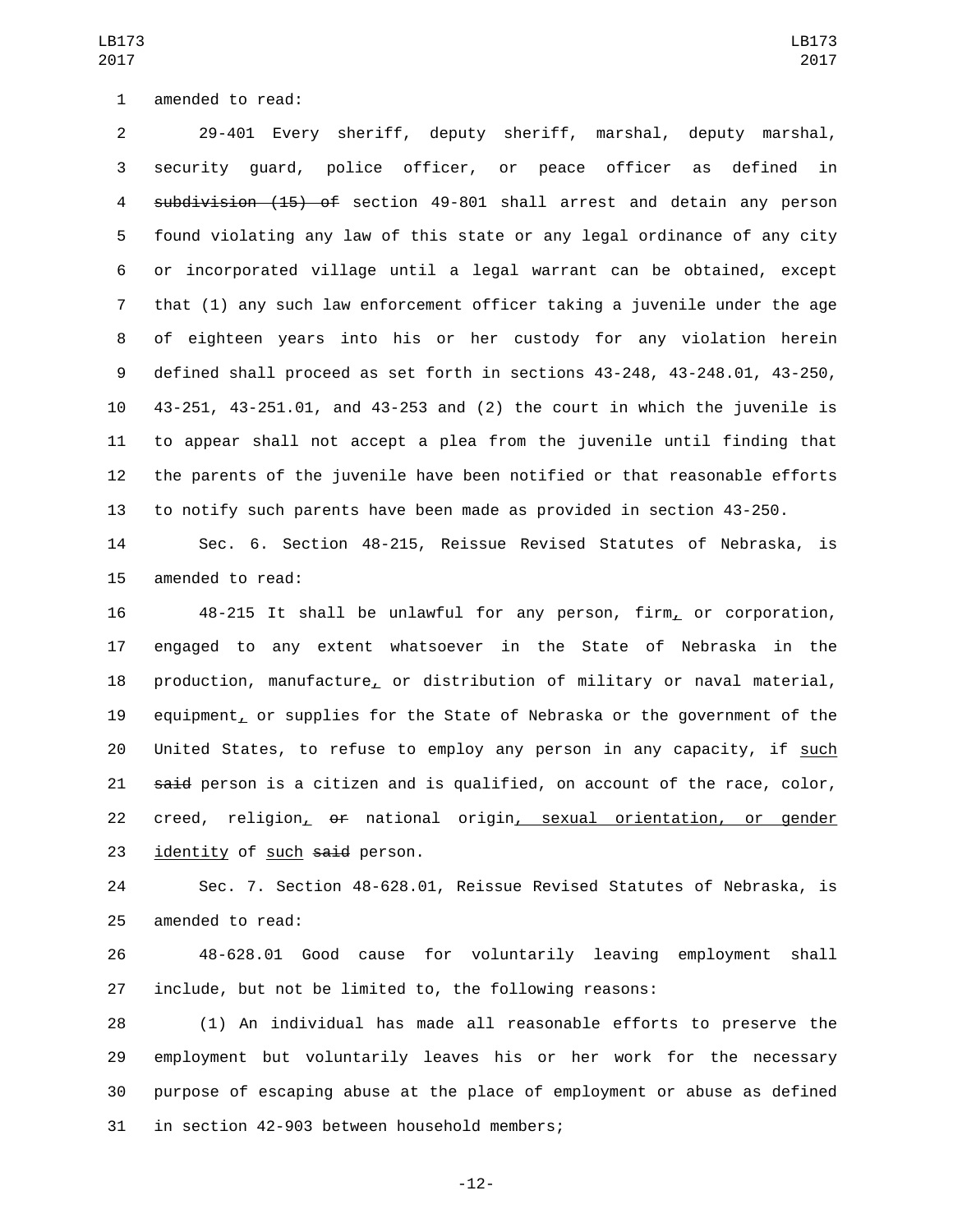(2) An individual left his or her employment voluntarily due to a bona fide non-work-connected illness or injury that prevented him or her from continuing the employment or from continuing the employment without undue risk of harm to the individual;4

 (3) An individual left his or her employment to accompany his or her spouse to the spouse's employment in a different city or new military 7 duty station;

 (4) An individual left his or her employment because his or her 9 employer required the employee to relocate;

 (5)(a) An individual is a construction worker and left his or her employment voluntarily for the purpose of accepting previously secured insured work in the construction industry if the commissioner finds that:

 (i)(A) The quit occurred within thirty days immediately prior to the established termination date of the job which the individual voluntarily leaves, (B) the specific starting date of the new job is prior to the established termination date of the job which the worker quits, (C) the new job offered employment for a longer period of time than remained available on the job which the construction worker voluntarily quit, and (D) the worker had worked at least twenty days or more at the new job after the established termination date of the previous job unless the new 21 job was terminated by a contract cancellation; or

 (ii)(A) The construction worksite of the job which the worker quit was more than fifty miles from his or her place of residence, (B) the new construction job was fifty or more miles closer to his or her residence than the job which he or she quit, and (C) the worker actually worked twenty days or more at the new job unless the new job was terminated by a 27 contract cancellation.

 (b) The provisions of this subdivision (5) shall not apply if the individual is separated from the new job under conditions resulting in a disqualification from benefits under subdivision (1) or (2) of section 31 48-628;

-13-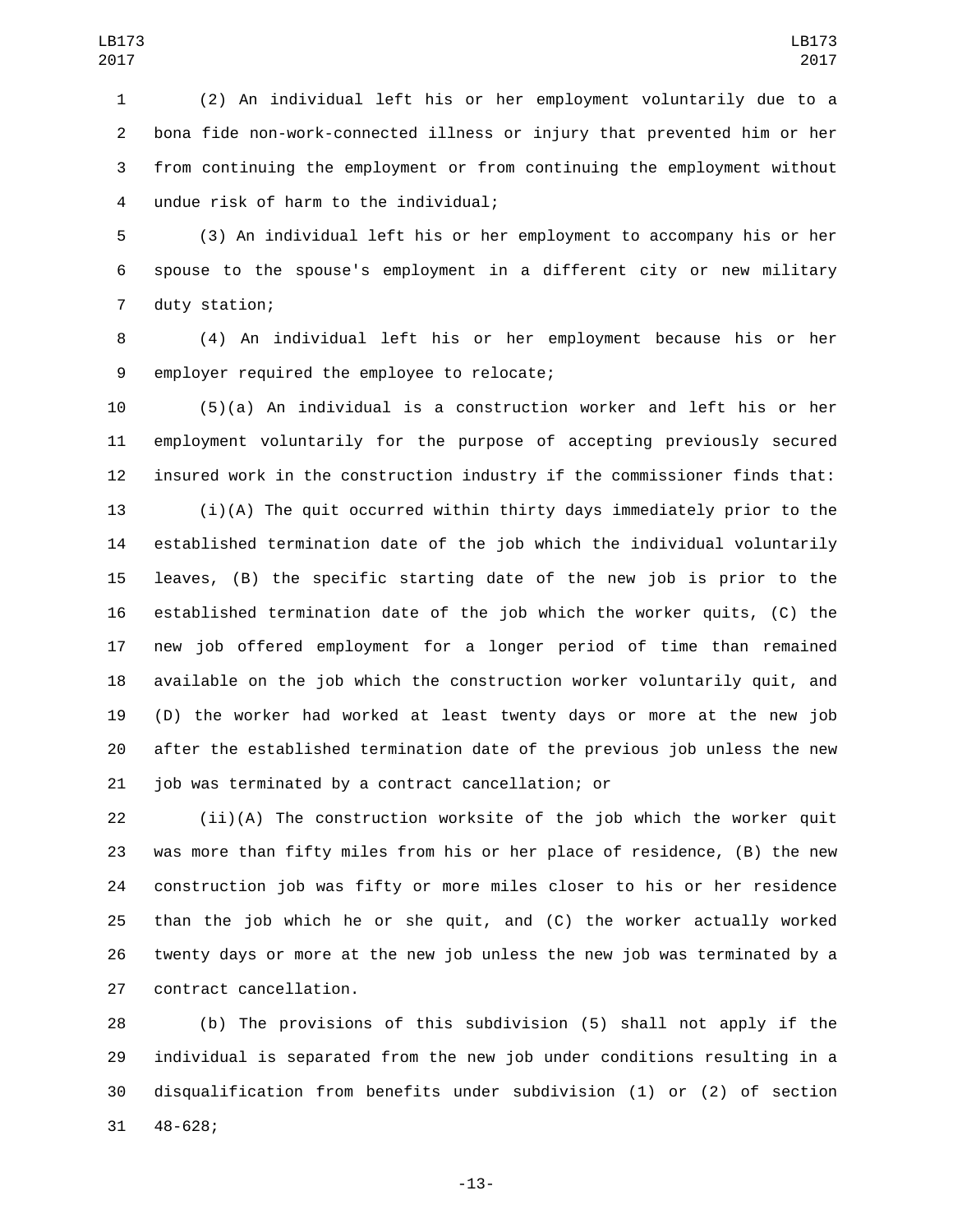(6) An individual accepted a voluntary layoff to avoid bumping 2 another worker;

 (7) An individual left his or her employment as a result of being 4 directed to perform an illegal act;

 (8) An individual left his or her employment because of unlawful discrimination or workplace harassment on the basis of race, sex, or age, 7 sexual orientation, or gender identity;

 (9) An individual left his or her employment because of unsafe working conditions; or9

(10) Equity and good conscience demand a finding of good cause.

 Sec. 8. Section 48-1101, Reissue Revised Statutes of Nebraska, is 12 amended to read:

 48-1101 It is the policy of this state to foster the employment of all employable persons in the state on the basis of merit regardless of 15 their race, color, religion, sex, disability, or national origin, sexual orientation, or gender identity and to safeguard their right to obtain and hold employment without discrimination because of their race, color, 18 religion, sex, disability, <del>or</del> national origin<u>, sexual orient</u>ation, or gender identity. Denying equal opportunity for employment because of race, color, religion, sex, disability, or national origin, sexual **orientation, or gender identity** is contrary to the principles of freedom and is a burden on the objectives of the public policy of this state. The policy of this state does not require any person to employ an applicant for employment because of his or her race, color, religion, sex, disability, or national origin, sexual orientation, or gender identity, and the policy of this state does not require any employer, employment agency, labor organization, or joint labor-management committee to grant preferential treatment to any individual or to any group because of race, 29 color, religion, sex, disability, or national origin, sexual orientation, 30 or gender identity.

It is the public policy of this state that all people in Nebraska,

-14-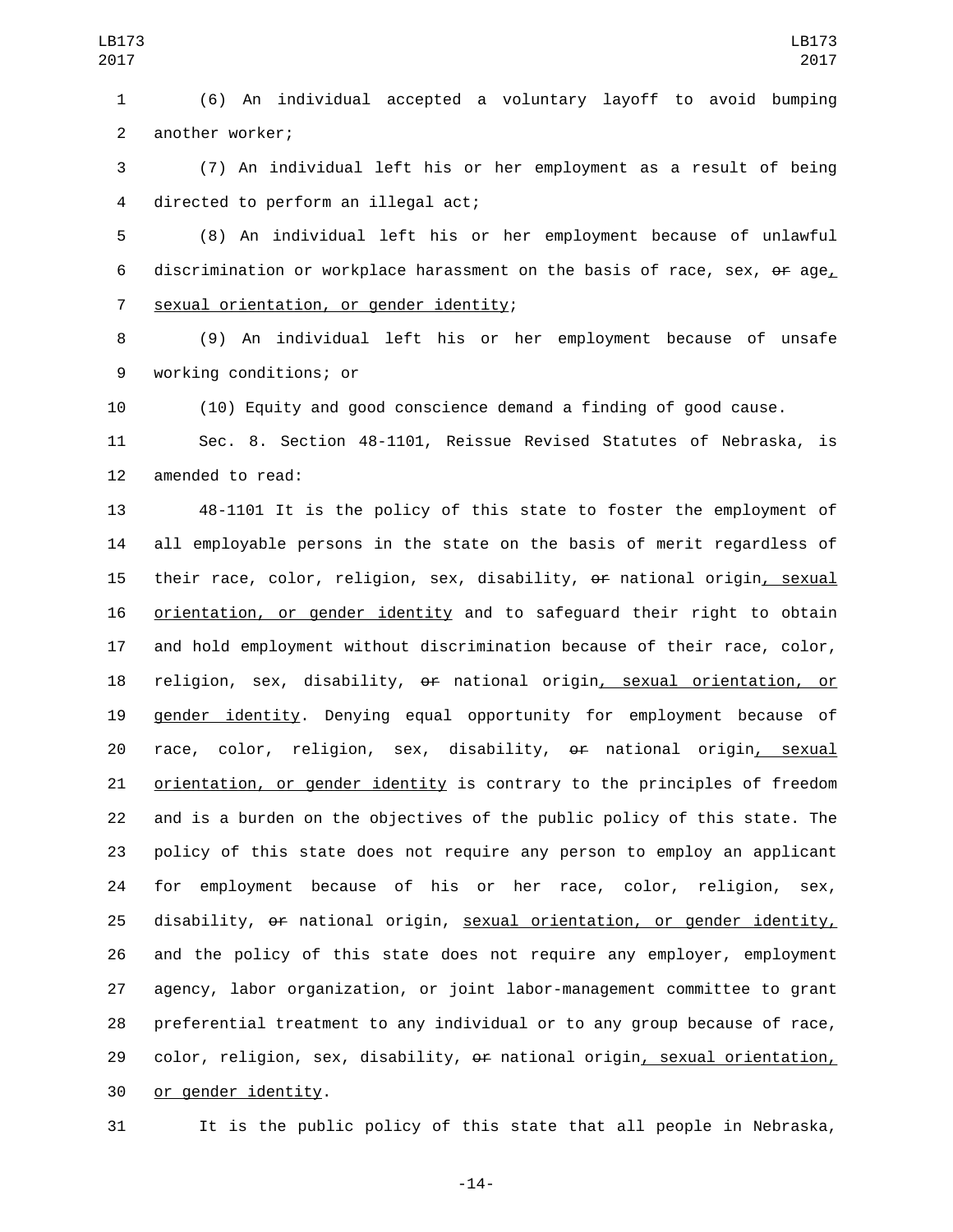both with and without disabilities, shall have the right and opportunity to enjoy the benefits of living, working, and recreating within this state. It is the intent of the Legislature that state and local governments, Nebraska businesses, Nebraska labor organizations, and Nebraskans with disabilities understand their rights and responsibilities under the law regarding employment discrimination and the prevention of 7 discrimination on the basis of disability.

 Sec. 9. Section 48-1104, Reissue Revised Statutes of Nebraska, is 9 amended to read:

 48-1104 It shall be an unlawful employment practice for an employer: (1) To fail or refuse to hire, to discharge, or to harass any individual, or otherwise to discriminate against any individual with respect to compensation, terms, conditions, or privileges of employment, because of such individual's race, color, religion, sex, disability, marital status, or national origin, sexual orientation, or gender identity; or

 (2) To limit, advertise, solicit, segregate, or classify employees in any way which would deprive or tend to deprive any individual of employment opportunities or otherwise adversely affect such individual's status as an employee, because of such individual's race, color, 21 religion, sex, disability, marital status, or national origin, sexual 22 orientation, or gender identity.

 Sec. 10. Section 48-1105, Reissue Revised Statutes of Nebraska, is 24 amended to read:

 48-1105 It shall be an unlawful employment practice for an employment agency to fail or refuse to refer for employment, or otherwise to discriminate against, any individual because of race, color, religion, 28 sex, disability, marital status,  $\theta$  rational origin, sexual orientation, 29 or gender identity, or to classify or refer for employment any individual on the basis of race, color, religion, sex, disability, marital status, or national origin, sexual orientation, or gender identity.

-15-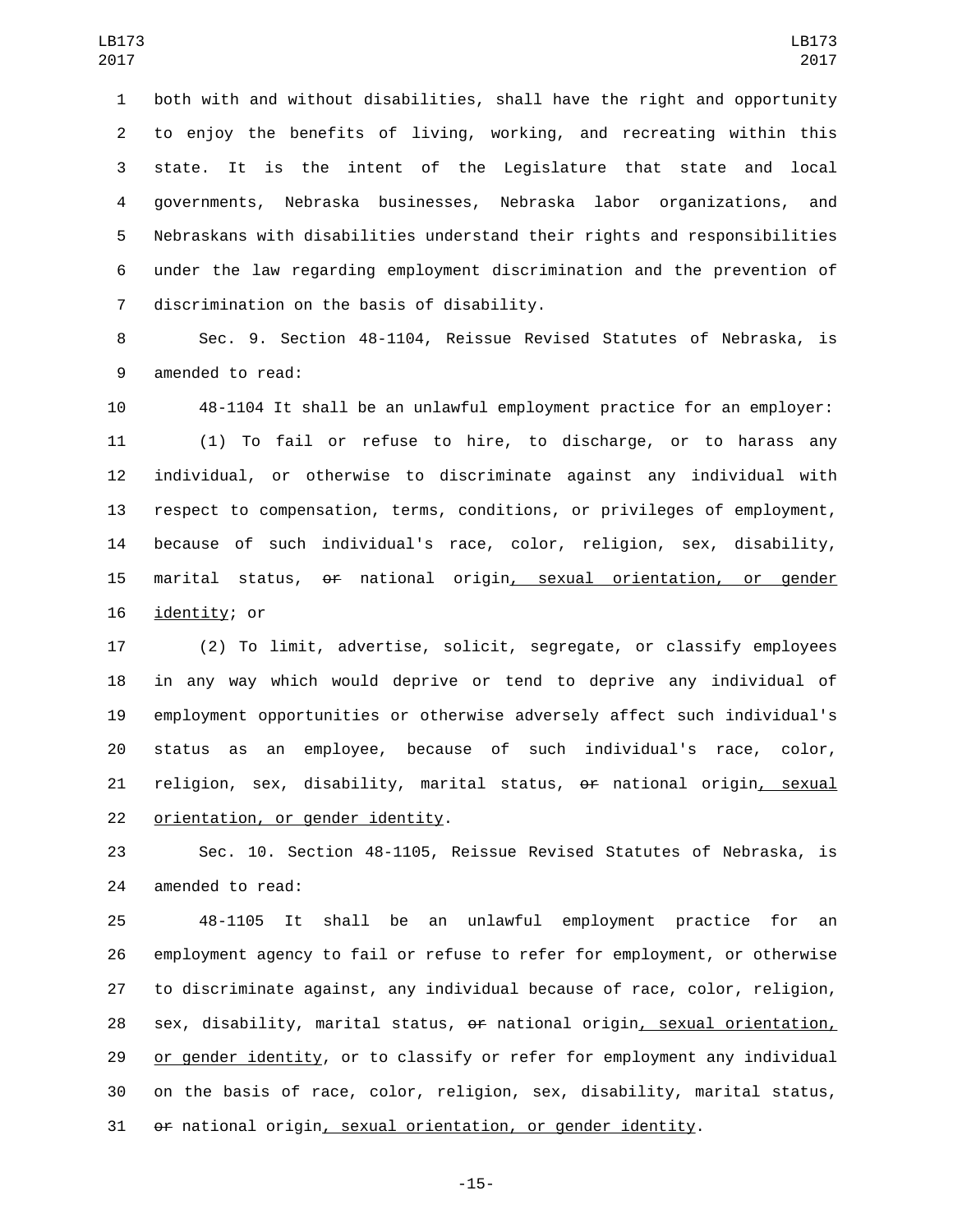Sec. 11. Section 48-1106, Reissue Revised Statutes of Nebraska, is 2 amended to read:

 48-1106 It shall be an unlawful employment practice for a labor organization:4

 (1) To exclude or to expel from its membership, or otherwise to discriminate against, any individual because of race, color, religion, sex, disability, marital status, or national origin, sexual orientation, 8 or gender identity;

 (2) To limit, segregate, or classify its membership, or to classify or fail or refuse to refer for employment any individual, in any way which would deprive or tend to deprive any individual of employment opportunities, or would limit such employment opportunities or otherwise adversely affect such individual's status as an employee or as an applicant for employment, because of such individual's race, color, 15 religion, sex, disability, marital status, or national origin, sexual 16 orientation, or gender identity; or

 (3) To cause or attempt to cause an employer to discriminate against 18 an individual in violation of this section.

 Sec. 12. Section 48-1107, Reissue Revised Statutes of Nebraska, is 20 amended to read:

 48-1107 It shall be an unlawful employment practice for any employer, labor organization, or joint labor-management committee controlling apprenticeship or other training or retraining, including on- the-job training programs to discriminate against any individual because 25 of race, color, religion, sex, disability, marital status, or national 26 origin, sexual orientation, or gender identity in admission to, or employment in, any program established to provide apprenticeship or other 28 training.

 Sec. 13. Section 48-1111, Revised Statutes Cumulative Supplement, 30 2016, is amended to read:

48-1111 (1) Except as otherwise provided in the Nebraska Fair

-16-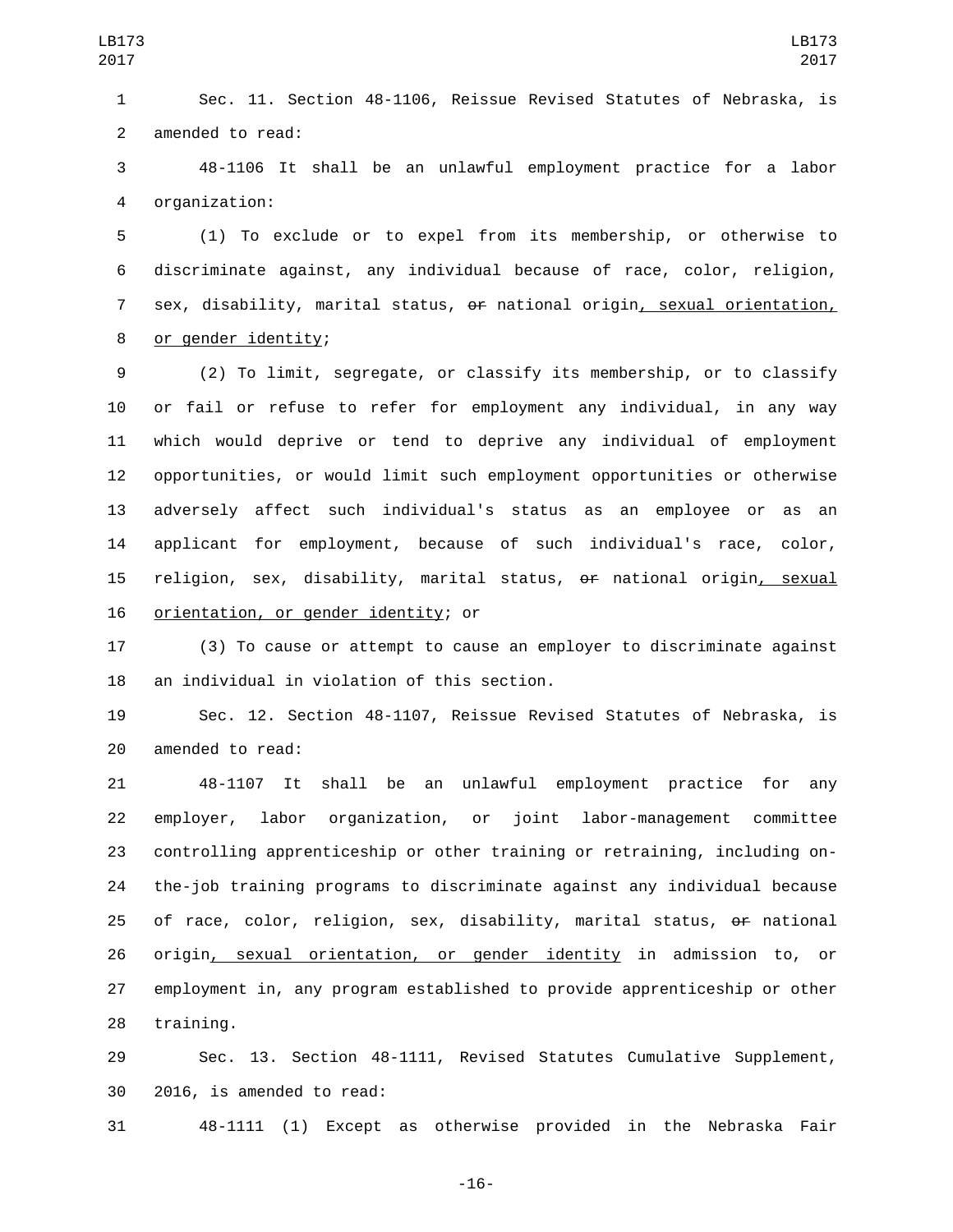Employment Practice Act, it shall not be an unlawful employment practice for an employer to apply different standards of compensation, or different terms, conditions, or privileges of employment pursuant to a bona fide seniority or merit system or a system which measures earnings by quantity or quality of production or to employees who work in different locations, if such differences are not the result of an intention to discriminate because of race, color, religion, sex, disability, marital status, or national origin, sexual orientation, or gender identity, nor shall it be an unlawful employment practice for an employer to give and to act upon the results of any professionally developed ability test if such test, its administration, or action upon the results is not designed, intended, or used to discriminate because of 13 race, color, religion, sex, disability, marital status, or national 14 origin, sexual orientation, or gender identity.

 It shall not be an unlawful employment practice for a covered entity to deny privileges of employment to an individual with a disability when the qualification standards, tests, or selection criteria that screen out or tend to screen out or otherwise deny a job or benefit to an individual 19 with a disability:

 (a) Have been shown to be job-related and consistent with business necessity and such performance cannot be accomplished by reasonable accommodation, as required by the Nebraska Fair Employment Practice Act and the federal Americans with Disabilities Act of 1990; or

 (b) Include a requirement that an individual shall not pose a direct threat, involving a significant risk to the health or safety of other individuals in the workplace, that cannot be eliminated by reasonable 27 accommodation.

 It shall not be an unlawful employment practice to refuse employment based on a policy of not employing both husband and wife if such policy 30 is equally applied to both sexes.

(2) Except as otherwise provided in the Nebraska Fair Employment

-17-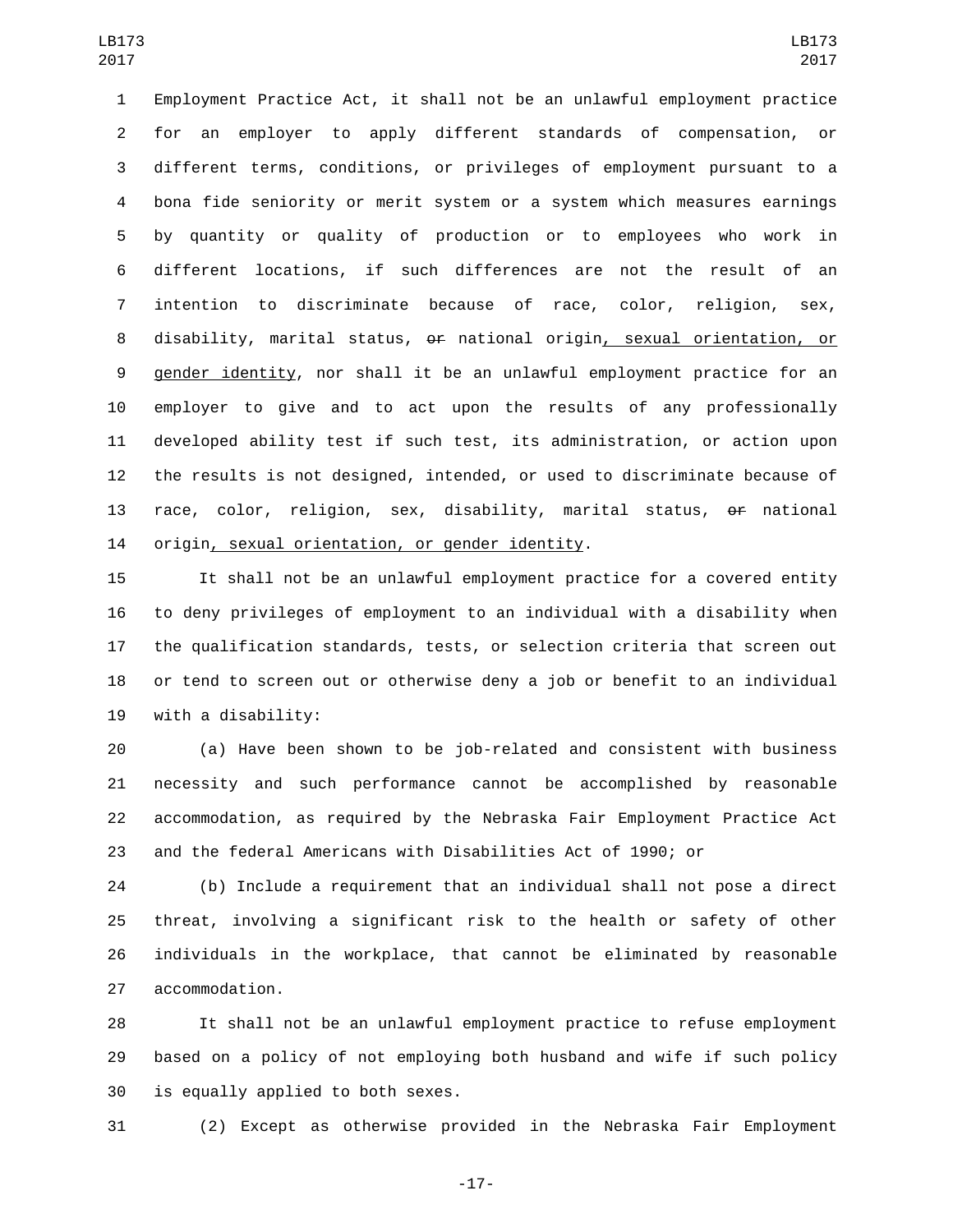Practice Act, women affected by pregnancy, childbirth, or related medical conditions shall be treated the same for all employment-related purposes, including receipt of employee benefits, as other persons not so affected but similar in their ability or inability to work, and nothing in this 5 section shall be interpreted to provide otherwise.

 This section shall not require an employer to provide employee benefits for abortion except when medical complications have arisen from 8 an abortion.

 Nothing in this section shall preclude an employer from providing employee benefits for abortion under fringe benefit programs or otherwise affect bargaining agreements in regard to abortion.

 Sec. 14. Section 48-1113, Reissue Revised Statutes of Nebraska, is 13 amended to read:

 48-1113 Nothing in the Nebraska Fair Employment Practice Act shall be interpreted to require any employer, employment agency, labor organization, or joint labor-management committee subject to the act to grant preferential treatment to any individual or to any group because of the race, color, religion, sex, disability, marital status, or national origin, sexual orientation, or gender identity of such individual or group on account of an imbalance which may exist with respect to the total number or percentage of persons of any race, color, religion, sex, disability, marital status, or national origin, sexual orientation, or gender identity employed by any employer, referred or classified for employment by any employment agency or labor organization, admitted to membership or classified by any labor organization, or admitted to, or employed in, any apprenticeship or other training program, in comparison with the total number or percentage of persons of such race, color, 28 religion, sex, disability, marital status, or national origin, sexual 29 orientation, or gender identity in any community, section, or other area, or in the available work force in any community, section, or other area. Sec. 15. Section 48-1115, Reissue Revised Statutes of Nebraska, is

-18-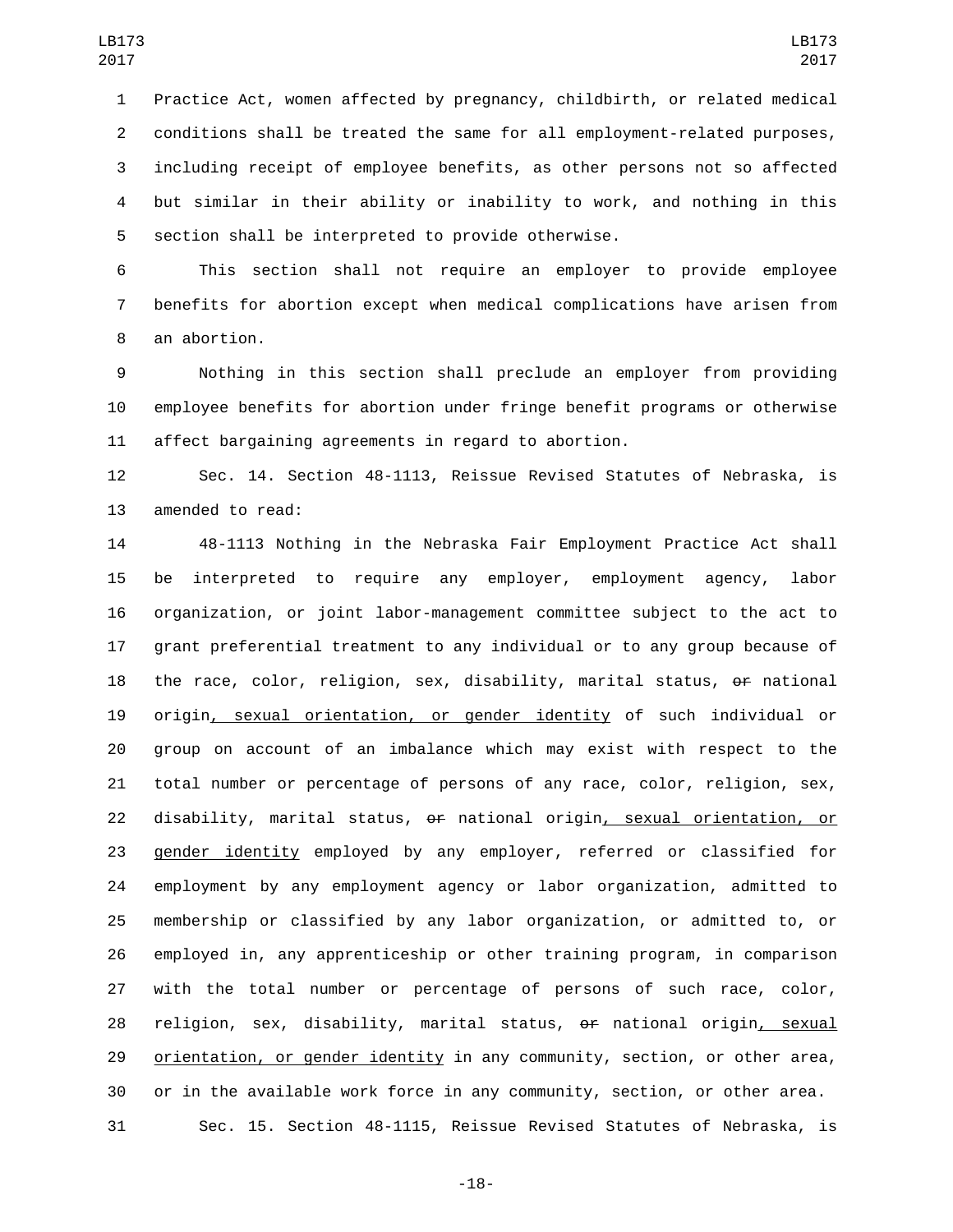1 amended to read:

 48-1115 It shall be an unlawful employment practice for an employer, labor organization, or employment agency to print or publish or cause to be printed or published any notice or advertisement relating to employment by such an employer or membership in or any classification or referral for employment by such a labor organization, or relating to any classification or referral for employment by such an employment agency, indicating any preference, limitation, specification, or discrimination based on race, color, religion, sex, disability, marital status, or national origin, sexual orientation, or gender identity, except that such a notice or advertisement may indicate a preference, limitation, specification, or discrimination based on religion, sex, disability, marital status, or national origin when religion, sex, disability, marital status, or national origin is a bona fide occupational 15 qualification for employment.

 Sec. 16. Section 48-1117, Revised Statutes Cumulative Supplement, 17 2016, is amended to read:

48-1117 The commission shall have the following powers and duties:

 (1) To receive, investigate, and pass upon charges of unlawful 20 employment practices anywhere in the state;

 (2) To hold hearings, subpoena witnesses, compel their attendance, administer oaths, and take the testimony of any person under oath and, in connection therewith, to require the production for examination of any books and papers relevant to any allegation of unlawful employment practice pending before the commission. The commission may make rules as to the issuance of subpoenas, subject to the approval by a constitutional majority of the elected members of the Legislature;

 (3) To cooperate with the federal government and with local agencies to effectuate the purposes of the Nebraska Fair Employment Practice Act, including the sharing of information possessed by the commission on a case that has also been filed with the federal government or local

-19-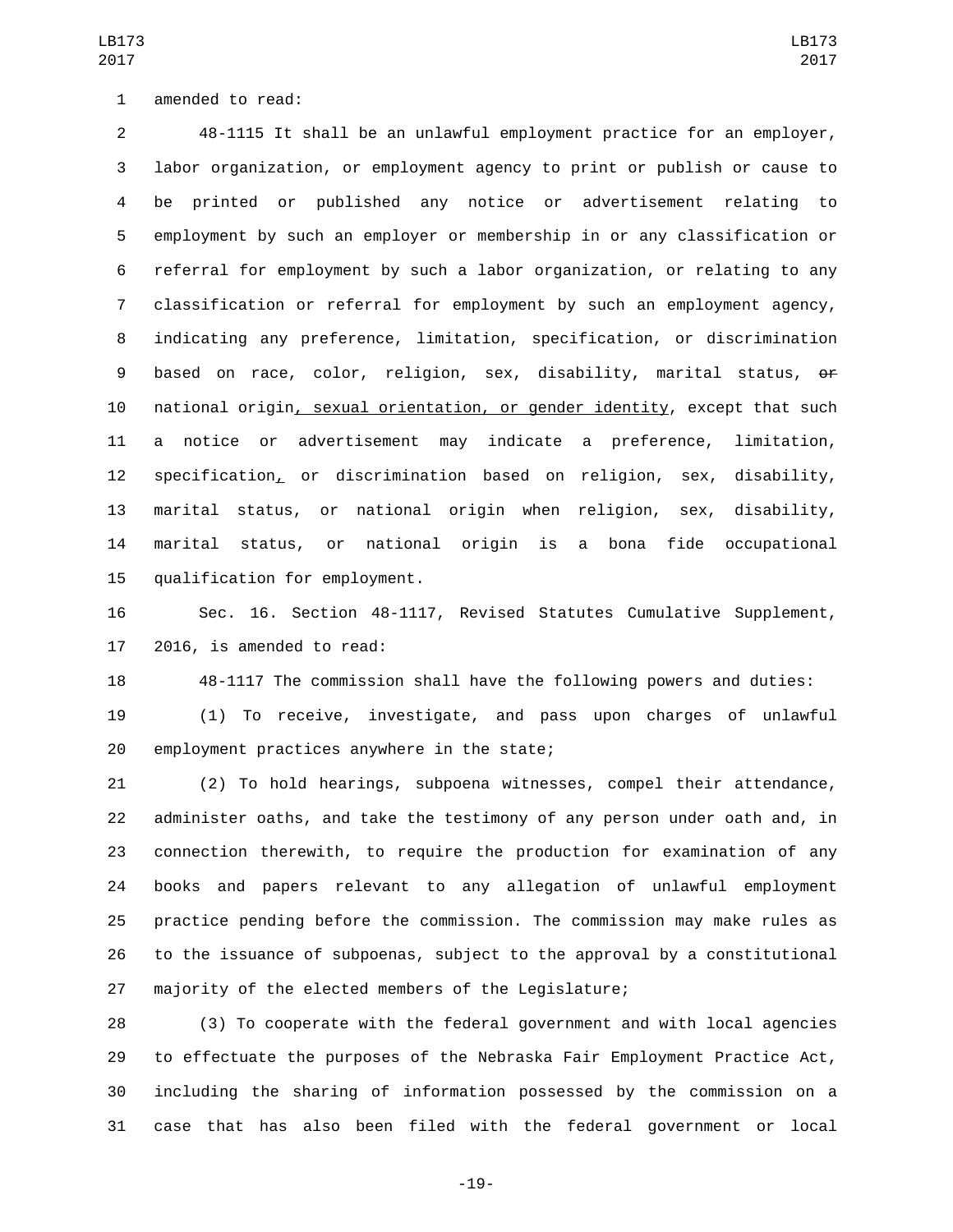agencies if both the employer and complainant have been notified of the 2 filing;

 (4) To attempt to eliminate unfair employment practices by means of conference, mediation, conciliation, arbitration, and persuasion;

 (5) To require that every employer, employment agency, and labor organization subject to the act shall (a) make and keep such records relevant to the determinations of whether unlawful employment practices have been or are being committed, (b) preserve such records for such periods, and (c) make such reports therefrom, as the commission shall prescribe by regulation or order, after public hearing, as reasonable, necessary, or appropriate for the enforcement of the act or the regulations or orders thereunder. The commission shall, by regulation, require each employer, labor organization, and joint labor-management committee subject to the act which controls an apprenticeship or other training program to maintain such records as are reasonably necessary to carry out the purposes of the act, including, but not limited to, a list of applicants who wish to participate in such program, including the chronological order in which such applications were received, and to furnish to the commission, upon request, a detailed description of the manner in which persons are selected to participate in the apprenticeship or other training program. Any employer, employment agency, labor organization, or joint labor-management committee which believes that the application to it of any regulation or order issued under this section would result in undue hardship may either apply to the commission for an exemption from the application of such regulation or order or bring a civil action in the district court for the district where such records are kept. If the commission or the court, as the case may be, finds that 28 the application of the regulation or order to the employer, employment agency, or labor organization in question would impose an undue hardship, the commission or the court, as the case may be, may grant appropriate 31 relief;

-20-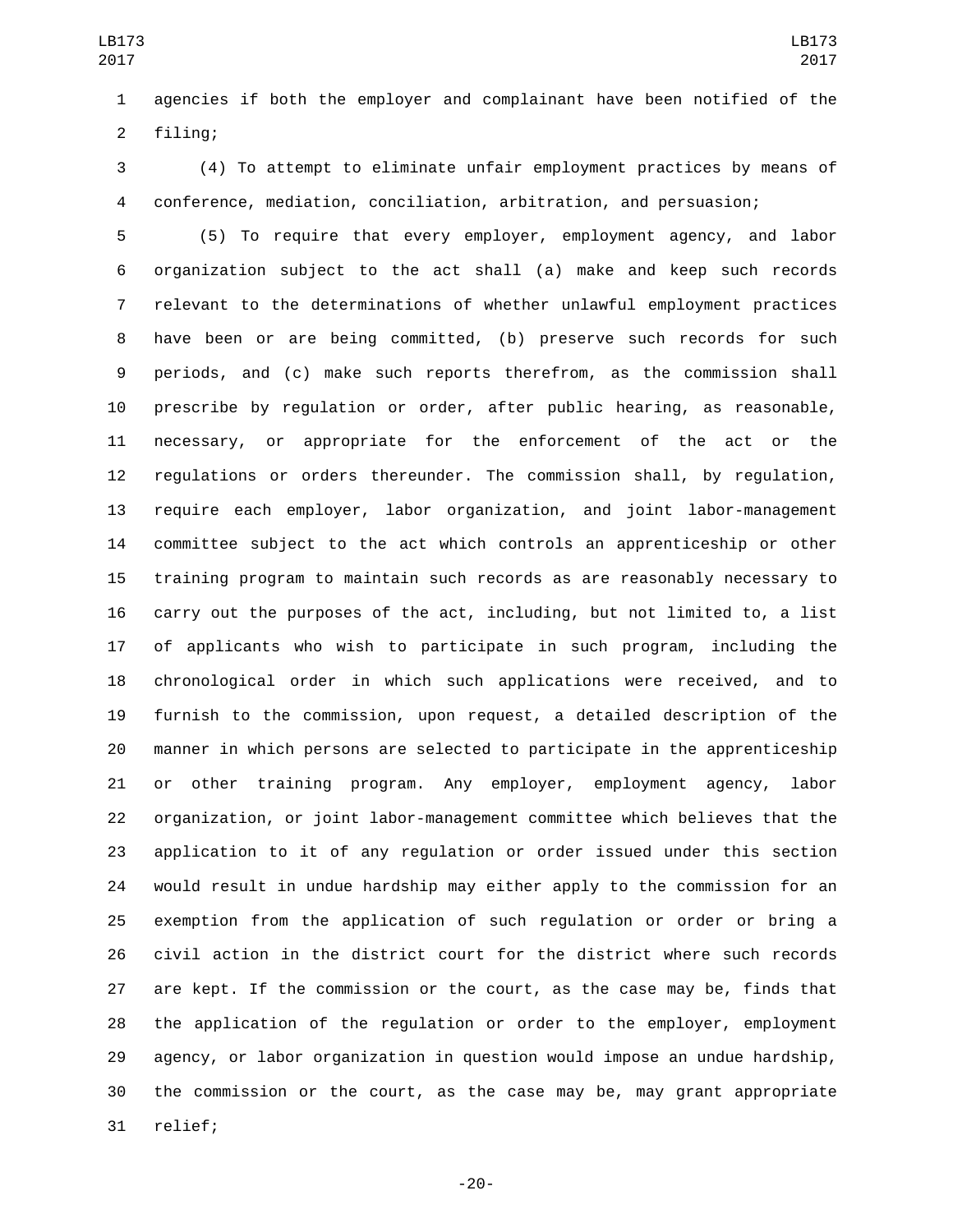(6) To report, not less than once every two years, to the Clerk of the Legislature and the Governor, on the hearings it has conducted and the decisions it has rendered, the other work performed by it to carry out the purposes of the act, and to make recommendations for such further legislation concerning abuses and discrimination because of race, color, religion, sex, disability, marital status, or national origin, sexual orientation, or gender identity, as may be desirable. The report shall also include the number of complaints filed under the act alleging a violation of subdivision (2) of section 48-1107.01 and the resolution of such complaints. The report submitted to the Clerk of the Legislature shall be submitted electronically. Each member of the Legislature shall receive an electronic copy of the report required by this subdivision by making a request for it to the chairperson of the commission; and

 (7) To adopt and promulgate rules and regulations necessary to carry 15 out the duties prescribed in the act.

 Sec. 17. Section 48-1119, Reissue Revised Statutes of Nebraska, is 17 amended to read:

 48-1119 (1) In case of failure to eliminate any unlawful employment practice by informal methods of conference, conciliation, persuasion, mediation, or arbitration, the commission may order a public hearing. If such hearing is ordered, the commission shall cause to be issued and served a written notice, together with a copy of the complaint, requiring the person, employer, labor organization, or employment agency named in the complaint, hereinafter referred to as respondent, to answer such charges at a hearing before the commission at a time and place which shall be specified in such notice. Such hearing shall be within the county where the alleged unlawful employment practice occurred. The complainant shall be a party to the proceeding, and in the discretion of the commission any other person whose testimony has a bearing on the matter may be allowed to intervene therein. Both the complainant and the respondent, in addition to the commission, may introduce witnesses at the

-21-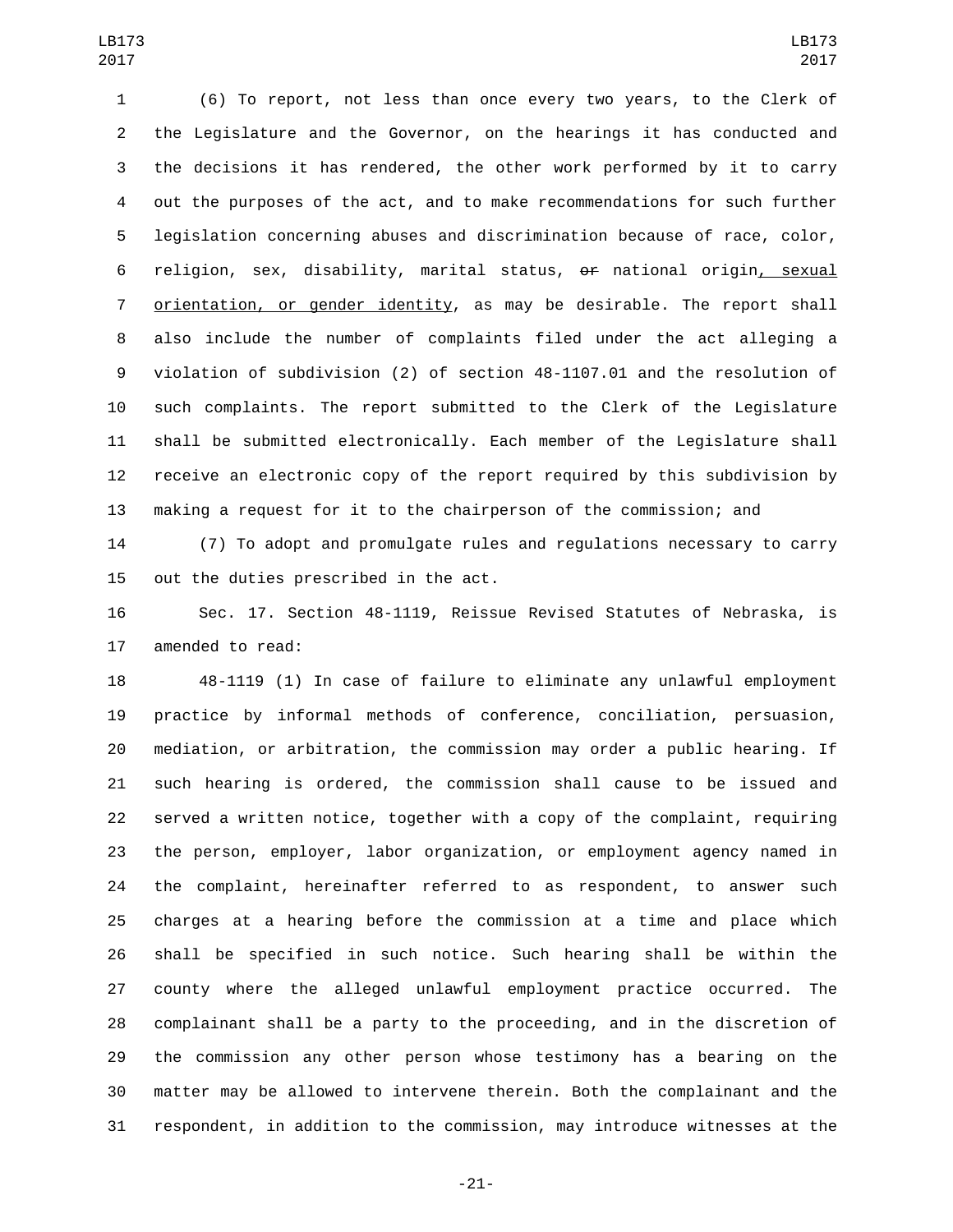hearing. The respondent may file a verified answer to the allegations of the complaint and may appear at such hearing in person and with or without counsel. Testimony or other evidence may be introduced by either party. All evidence shall be under oath and a record thereof shall be made and preserved. Such proceedings shall, so far as practicable, be conducted in accordance with the rules of evidence applicable in the district courts of the State of Nebraska, and shall be of public record.

 (2) No person shall be excused from testifying or from producing any book, document, paper, or account in any investigation, or inquiry by, or hearing before the commission when ordered to do so, upon the ground that the testimony or evidence, book, document, paper, or account required of such person may tend to incriminate such person in or subject such person to penalty or forfeiture; but no person shall be prosecuted, punished, or subjected to any forfeiture or penalty for or on account of any act, transaction, matter, or thing concerning which such person shall have been compelled under oath to testify or produce documentary evidence, except that no person so testifying shall be exempt from prosecution or punishment for any perjury committed by such person in his or her testimony. Such immunity shall extend only to a natural person who, in obedience to a subpoena, gives testimony under oath or produces evidence, documentary or otherwise, under oath. Nothing in this subsection shall be construed as precluding any person from claiming any right or privilege available to such person under the fifth amendment to the Constitution of 24 the United States.

 (3) After the conclusion of the hearing, the commission shall, within ten days of the receipt of the transcript or the receipt of the recommendations from the hearing officer, make and file its findings of fact and conclusions of law and make and enter an appropriate order. The hearing officer need not refer to the page and line numbers of the transcript when making his or her recommendation to the commission. Such findings of fact and conclusions of law shall be in sufficient detail to

-22-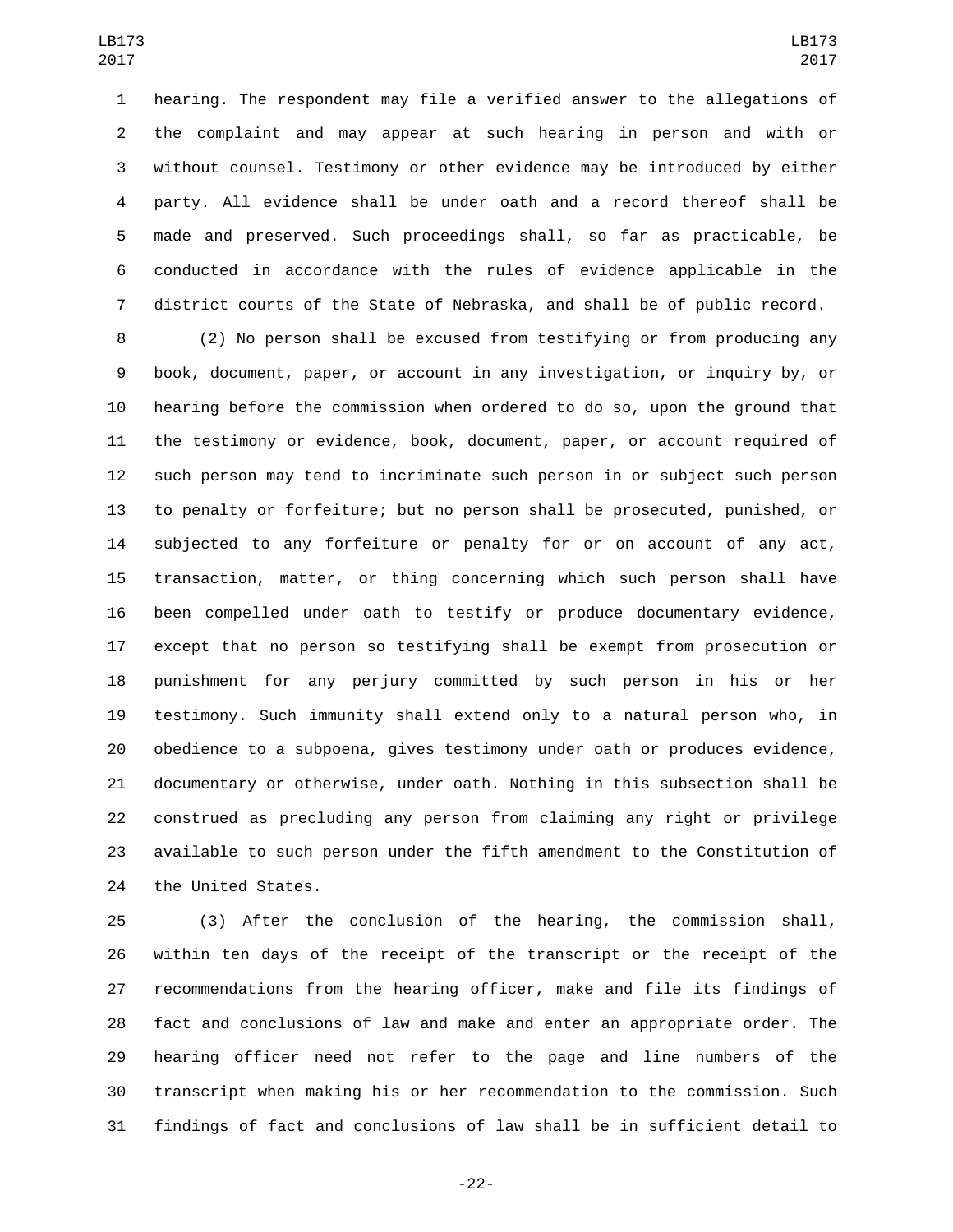enable a court on appeal to determine the controverted questions presented by the proceedings and whether proper weight was given to the evidence. If the commission determines that the respondent has intentionally engaged in or is intentionally engaging in any unlawful employment practice, it shall issue and cause to be served on such respondent an order requiring such respondent to cease and desist from such unlawful employment practice and order such other affirmative action as may be appropriate which may include, but shall not be limited to, reinstatement or hiring of employees, with or without backpay. Backpay liability shall not accrue from a date more than two years prior to the filing of the charge with the commission. Interim earnings or amounts earnable with reasonable diligence by the person or persons discriminated against shall operate to reduce the backpay otherwise allowable.

 (4) A complainant who has suffered physical, emotional, or financial harm as a result of a violation of section 48-1104 or 48-1114 may, at any stage of the proceedings prior to dismissal, file an action directly in the district court of the county where such alleged violation occurred. If the complainant files a district court action on the charge, the complainant shall provide written notice of such filing to the commission, and such notification shall immediately terminate all proceedings before the commission. The district court shall docket and try such case as any other civil action, and any successful complainant shall be entitled to appropriate relief, including temporary or permanent injunctive relief, general and special damages, reasonable attorney's 25 fees, and costs.

 (5) No order of the commission shall require the admission or reinstatement of an individual as a member of a labor organization or the hiring, reinstatement, or promotion of an individual as an employee, or the payment to him or her of any backpay, if such individual was refused admission, suspended, or expelled, or was refused employment or advancement or was suspended or discharged for any reason other than

-23-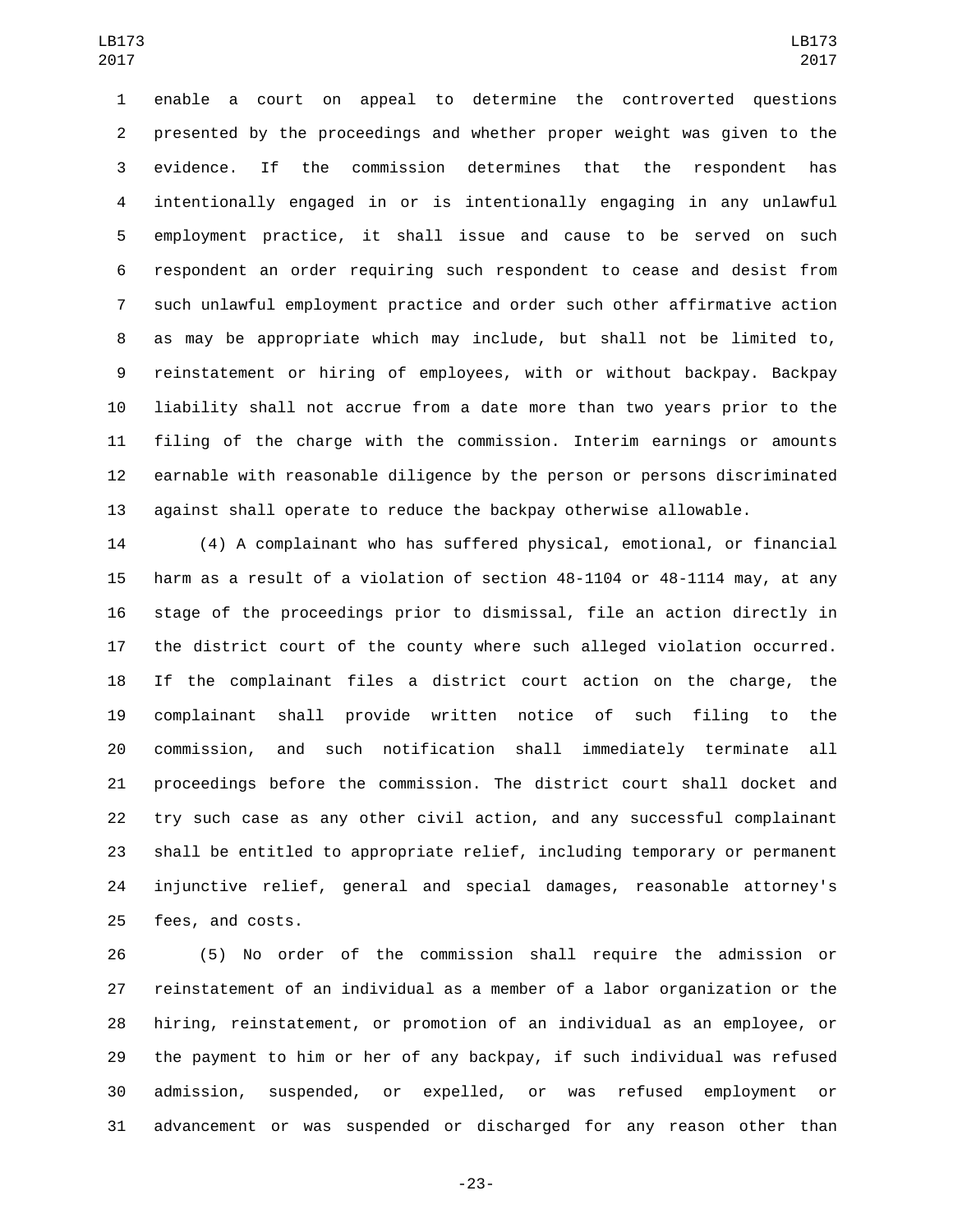discrimination on account of race, color, religion, sex, disability, 2 marital status, or national origin, sexual orientation, or gender identity or in violation of section 48-1114. If the commission finds that a respondent has not engaged in any unfair employment practice, it shall within thirty days state its findings of fact and conclusions of law. A copy of any order shall be served upon the person against whom it runs or his or her attorney and notice thereof shall be given to the other parties to the proceedings or their attorneys. Such order shall take effect twenty days after service thereof unless otherwise provided and shall continue in force either for a period which may be designated therein or until changed or revoked by the commission.

 (6) Except as provided in subsection (4) of this section, until a transcript of the record of the proceedings is filed in the district court as provided in section 48-1120, the commission may, at any time upon reasonable notice and in such a manner it shall deem proper, modify or set aside, in whole or in part, any finding or order made by it.

 Sec. 18. Section 48-1122, Reissue Revised Statutes of Nebraska, is 18 amended to read:

 48-1122 Every contract to which the state or any of its political subdivisions is a party shall contain a provision requiring the contractor and his or her subcontractors not to discriminate against any employee or applicant for employment, to be employed in the performance of such contract, with respect to his or her hire, tenure, terms, 24 conditions, or privileges of employment, because of his or her race, color, religion, sex, disability, or national origin, sexual orientation, 26 or gender identity.

 Sec. 19. Section 48-1124, Reissue Revised Statutes of Nebraska, is 28 amended to read:

 48-1124 Nothing contained in the Nebraska Fair Employment Practice Act shall be deemed to repeal any of the provisions of the civil rights law, any other law of this state, or any municipal ordinance relating to

-24-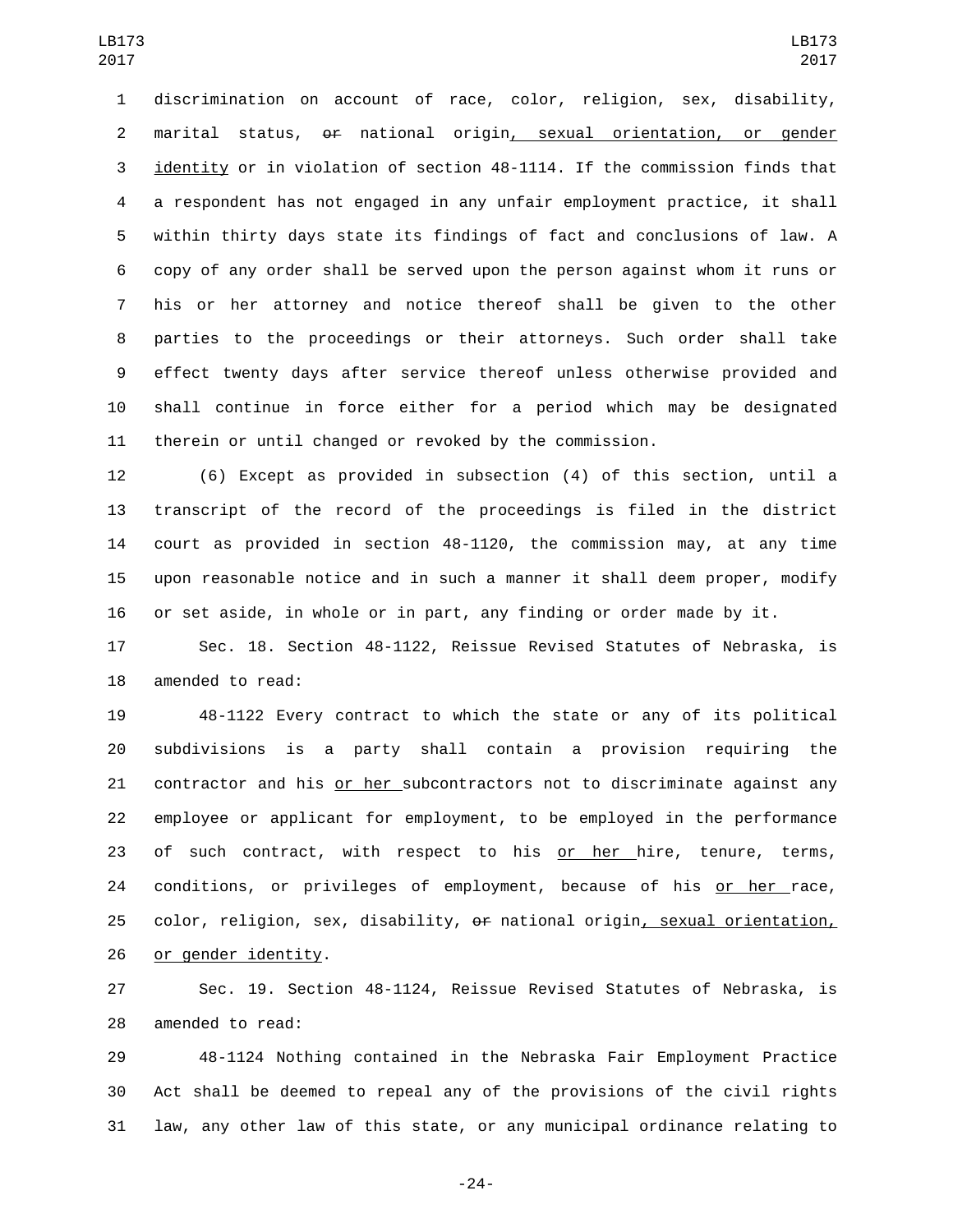discrimination because of race, creed, color, religion, sex, disability, or national origin, sexual orientation, or gender identity.

 Sec. 20. Section 49-801, Reissue Revised Statutes of Nebraska, is 4 amended to read:

 49-801 Unless the context is shown to intend otherwise, words and phrases in the statutes of Nebraska hereafter enacted are used in the 7 following sense:

 (1) Acquire when used in connection with a grant of power or property right to any person shall include the purchase, grant, gift, 10 devise, bequest, and obtaining by eminent domain;

(2) Action shall include any proceeding in any court of this state;

12 (3) Attorney shall mean attorney at law;

 (4) Company shall include any corporation, partnership, limited liability company, joint-stock company, joint venture, or association;

 (5) Domestic when applied to corporations shall mean all those 16 created by authority of this state;

(6) Federal shall refer to the United States;

 (7) Foreign when applied to corporations shall include all those created by authority other than that of this state;

 (8) Gender identity shall mean the actual or perceived appearance, expression, identity, or behavior of an individual, whether or not that appearance, expression, identity, or behavior is different from the 23 individual's assigned sex at birth;

 (9) (8) Grantee shall include every person to whom any estate or 25 interest passes in or by any conveyance;

26 (10) (9) Grantor shall include every person from or by whom any estate or interest passes in or by any conveyance;

 $(11)$   $(10)$  Inhabitant shall be construed to mean a resident in the particular locality in reference to which that word is used;

 (12) (11) Land or real estate shall include lands, tenements, and hereditaments and all rights thereto and interest therein other than a

-25-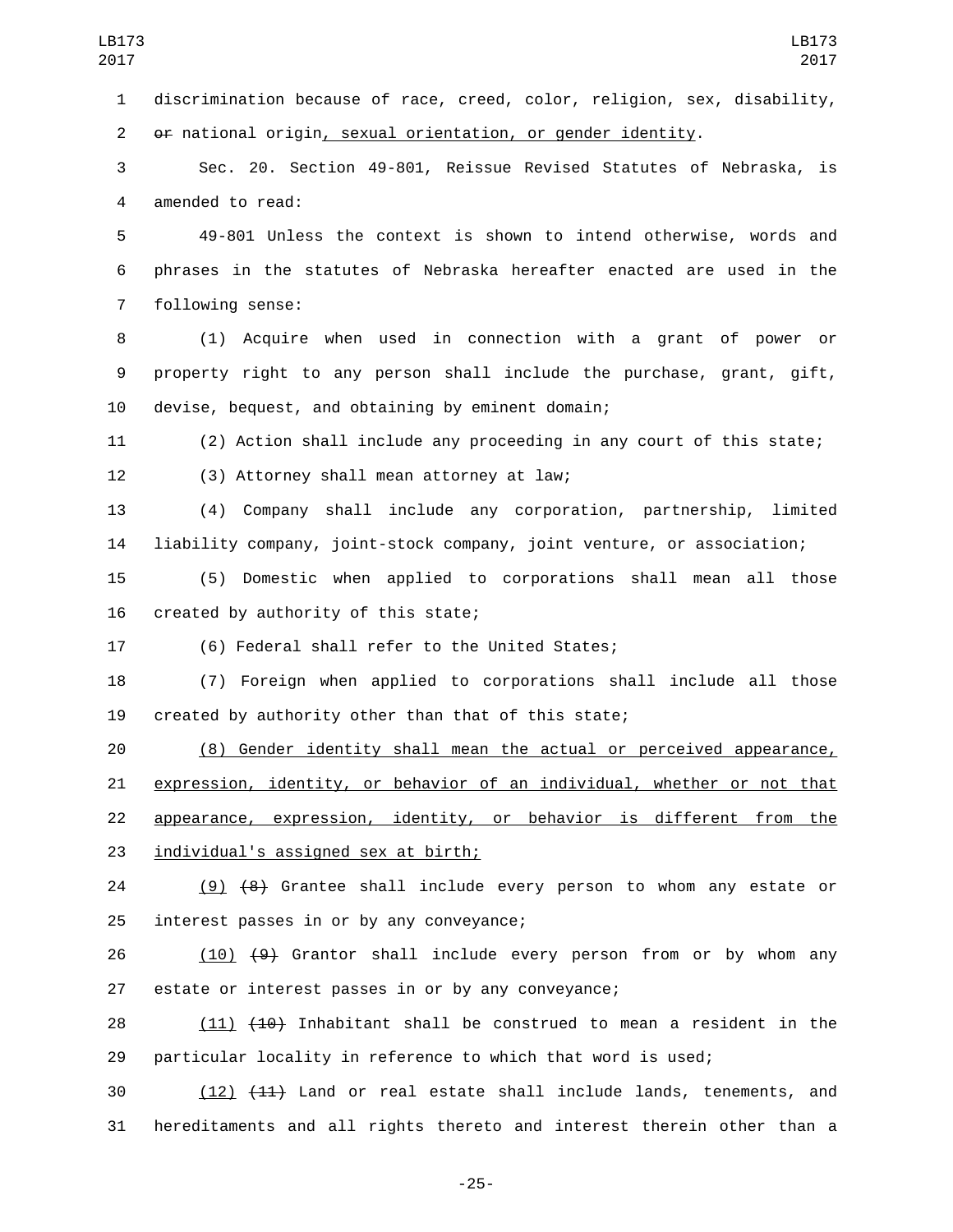2 (13) (12) Magistrate shall include judge of the county court and clerk magistrate;3

4 (14) <del>(13)</del> Month shall mean calendar month;

 (15) (14) Oath shall include affirmation in all cases in which an affirmation may be substituted for an oath;6

 (16) (15) Peace officer shall include sheriffs, coroners, jailers, marshals, police officers, state highway patrol officers, members of the National Guard on active service by direction of the Governor during periods of emergency, and all other persons with similar authority to 11 make arrests;

 (17) (16) Person shall include bodies politic and corporate, societies, communities, the public generally, individuals, partnerships, limited liability companies, joint-stock companies, and associations;

 (18) (17) Personal estate shall include money, goods, chattels, 16 claims, and evidences of debt;

 (19) (18) Process shall mean a summons, subpoena, or notice to appear issued out of a court in the course of judicial proceedings;

 (20) (19) Service animal shall have the same meaning as in 28 C.F.R. 36.104, as such regulation existed on January 1, 2008;

 (21) Sexual orientation means actual or perceived homosexuality, 22 heterosexuality, or bisexuality;

 (22) (20) State when applied to different states of the United States shall be construed to extend to and include the District of Columbia and the several territories organized by Congress;

 (23) (21) Sworn shall include affirmed in all cases in which an 27 affirmation may be substituted for an oath;

28 (24) (22) The United States shall include territories, outlying 29 possessions, and the District of Columbia;

(25) (23) Violate shall include failure to comply with;

(26) (24) Writ shall signify an order or citation in writing issued

LB173 

-26-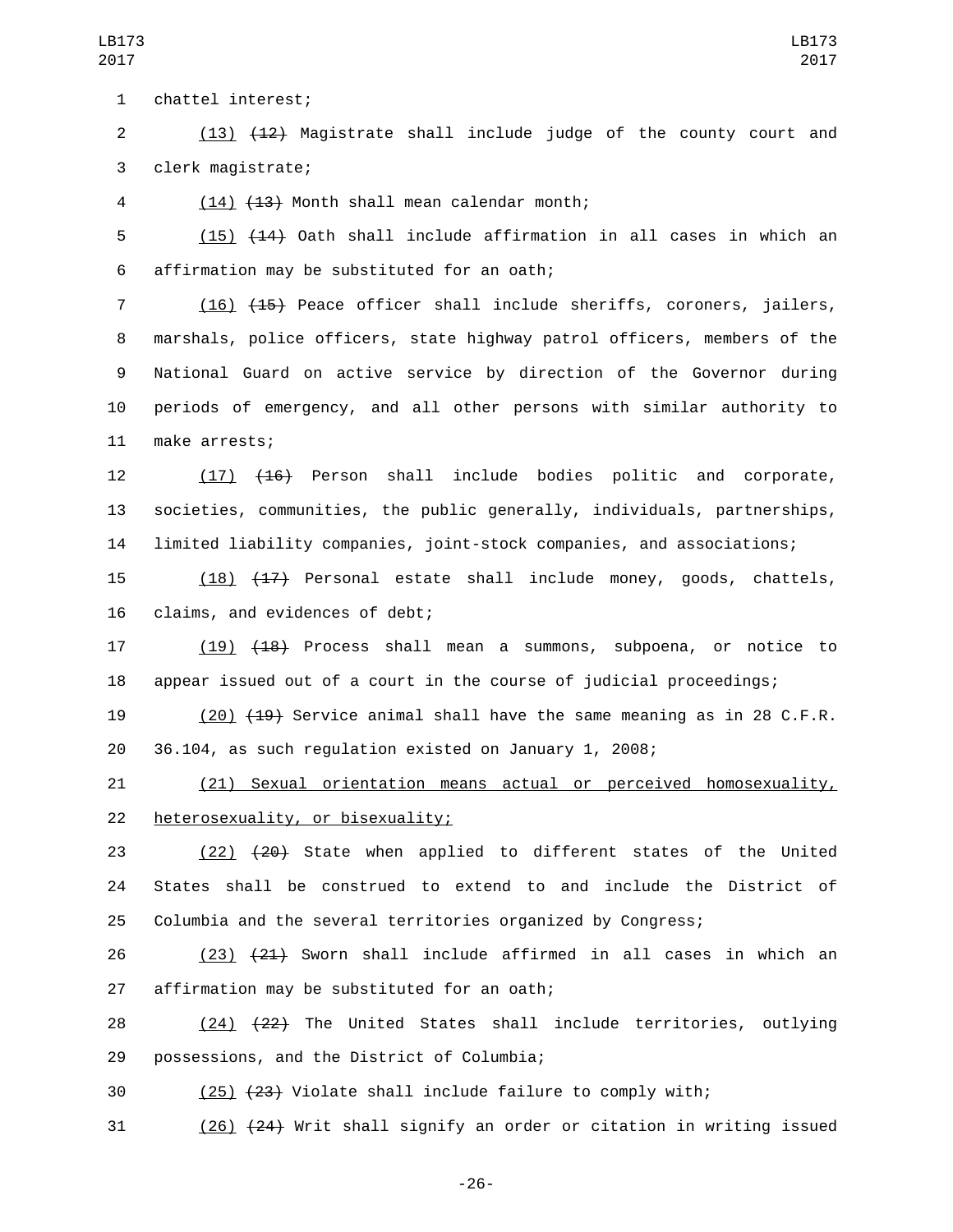in the name of the state out of a court or by a judicial officer; and

2 (27) <del>(25)</del> Year shall mean calendar year.

 Sec. 21. Section 81-1355, Reissue Revised Statutes of Nebraska, is 4 amended to read:

 81-1355 It is declared to be in the best interest of the State of Nebraska to insure that historic and any present patterns of sex and racial discrimination are eliminated and that each agency pursue a course of action in all areas of its operation to insure that all citizens are provided with fair and equal opportunities for employment and advancement regardless of race, color, religion, national origin, age, sex, marital 11 status, or physical or mental disability, sexual orientation, or gender 12 identity.

 Affirmative action shall be taken to insure the implementation of a policy in state government employment which provides equal employment 15 opportunity. Such policy shall apply to:

 (1) Hiring, placement, upgrading, transfer, or demotion of 17 employees;

(2) Recruitment, advertising, or solicitation for employment;

19 (3) Treatment during employment;

(4) Rates of pay or other forms of compensation;

21 (5) Selection for training;

(6) Layoff, termination, or reinstatement; and

(7) Any other terms or conditions of employment.

 Sec. 22. Section 81-1356, Reissue Revised Statutes of Nebraska, is 25 amended to read:

 81-1356 As used in sections 81-1355 to 81-1368, unless the context 27 otherwise requires:

 (1) Equal employment opportunity shall mean the right of all persons to work and to advance on the basis of merit and ability without regard to race, color, religion, national origin, age, sex, marital status, or physical or mental disability, sexual orientation, or gender identity;

-27-